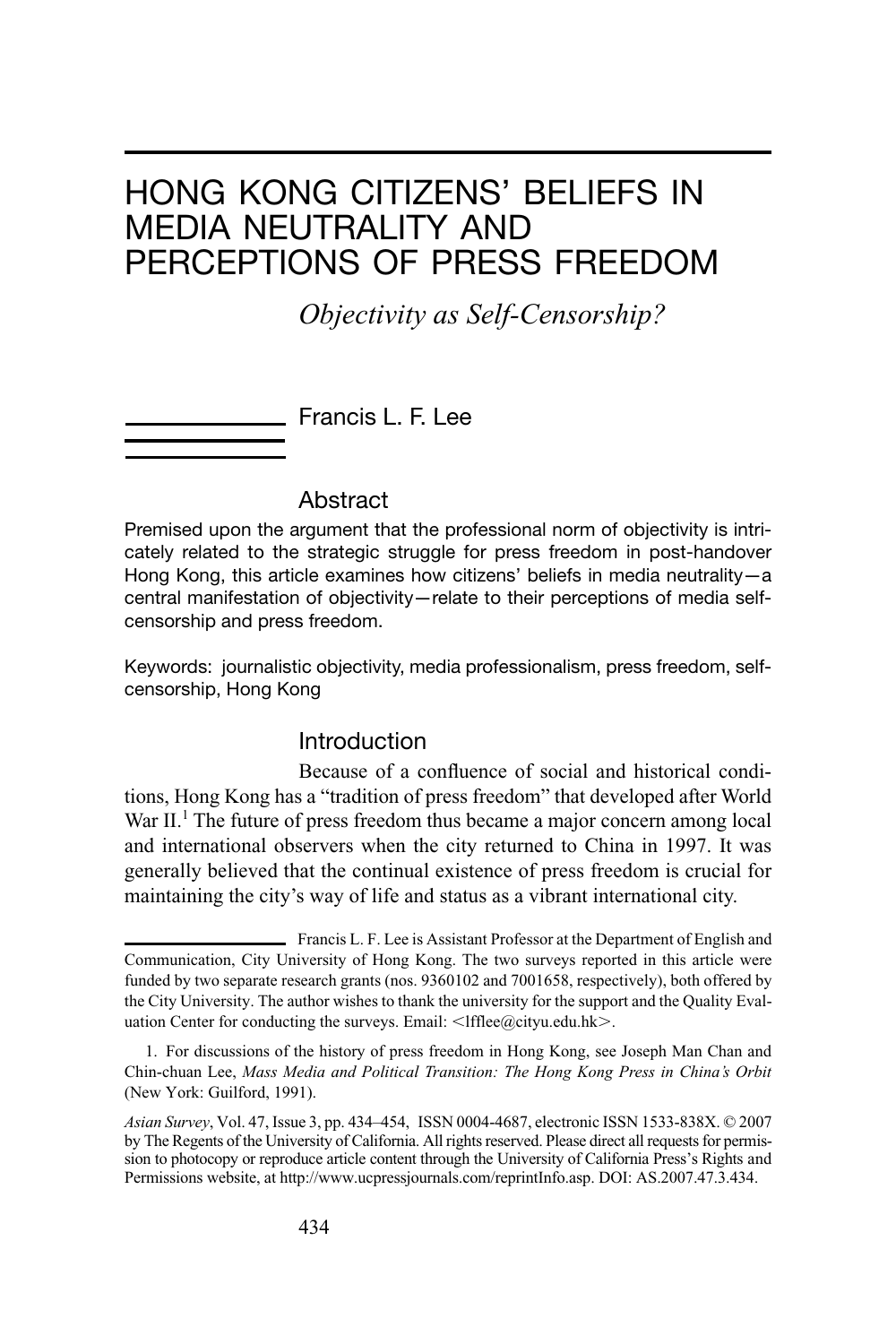How has media freedom evolved since the handover? What have been the major challenges and how did the media respond? Almost a decade later, how does the local public evaluate the degree of press freedom currently existing in the city?<sup>2</sup>

These questions regarding press freedom in Hong Kong can be tackled from different perspectives. For example, political economists are particularly interested in how changes in media content correspond to ownership changes and how differences between media organizations reflect the connections between owners and political institutions. Joseph Chan and Chin-chuan Lee's analysis of "shifting journalistic paradigms" in the Hong Kong press in the 1980s is an exemplar of this approach. $3$ 

However, despite the insights it generates, a political economic approach by itself does not provide a complete picture of the politics of press freedom in a given society. Without denying that owners, advertisers, and the political economic structure at large can heavily influence the media, it is also important to note that journalists are professionals with their own norms and legitimating creed. They are also concerned with their credibility in the public arena. Therefore, they are unlikely to simply succumb to political pressure without putting up some forms and degree of resistance. Recent works on the Hong Kong media thus constructed a framework that sees the dynamic evolution of press freedom as a result of the strategic interaction between the media and the power holders.<sup>4</sup>

The strategic interaction perspective, which this study follows, takes the notion of journalistic professionalism seriously and yet also critically. The perspective points to the role played by objectivity—one of the most important professional norms in liberal journalism—in the struggle for press freedom in Hong Kong. Objectivity is a two-edged sword. It can be a defense for professional news reporting against political pressure, but its practice can also inadvertently lead to the avoidance of responsibilities and even the masking of self-censorship. Based on this argument, to be further explicated in the next two sections, our empirical analysis examines Hong Kong citizens' beliefs in media neutrality a key and potentially problematic manifestation of journalistic objectivity and how such beliefs relate to perceptions of media self-censorship and press

<sup>2.</sup> The "press" conventionally refers to the print media. In this article, however, the distinction between print and other media is unimportant. The terms "press freedom" and "media freedom" are used interchangeably.

<sup>3.</sup> Chan and Lee, *Mass Media and Political Transition.*

<sup>4.</sup> Chin-chuan Lee, "The Paradox of Political Economy: Media Structure, Press Freedom, and Regime Change in Hong Kong," in *Power, Money, and Media: Communication Patterns and Bureaucratic Control in Cultural China*, ed. Chin-chuan Lee (Evanston, Ill.: Northwestern University Press, 2000), pp. 288–336.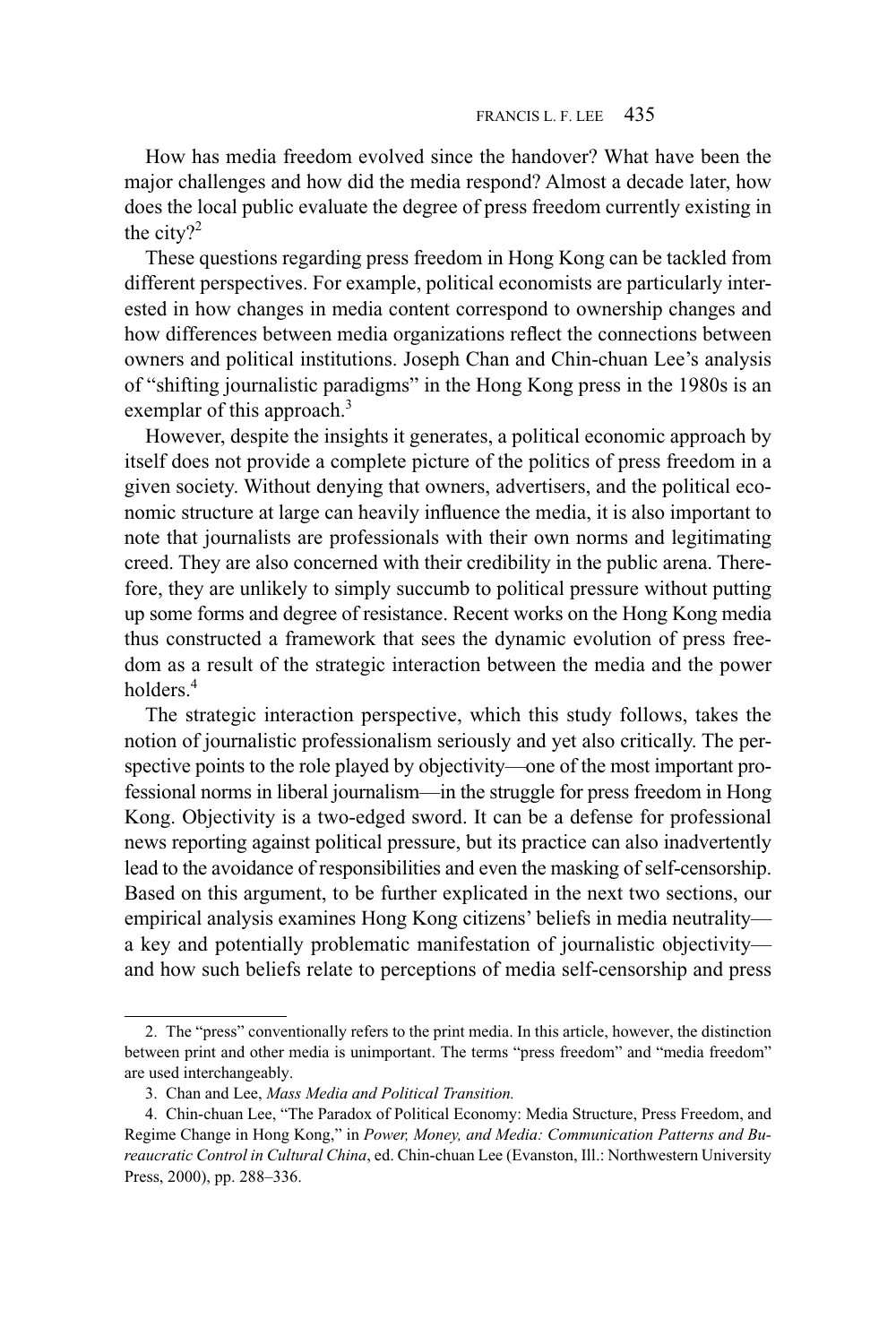freedom. Because journalists are motivated to fight against political pressure partly by their concerns with credibility, public perceptions are also an important aspect of the politics of press freedom in Hong Kong.

This article, therefore, is an attempt to contribute to our understanding of press freedom in Hong Kong by explicating the role of journalistic objectivity. The article does not aim at providing a straightforward answer to the question of how much press freedom exists in the city nowadays. The fast-changing nature of the media scene in Hong Kong makes elusive the answer to that overall question. But by better understanding the ongoing strategic interaction between the media and the political systems and how journalistic professionalism relates to press freedom, we should be better able to track and interpret the continual development of press freedom in the city.

# The Politics of Press Freedom in Hong Kong

Contrary to the bleak picture painted by some international media before 1997, within a few years of the handover most commentators were agreed that the Chinese and Special Administrative Region (SAR) governments had not directly and substantively suppressed media freedom in Hong Kong.<sup>5</sup> The Chinese government was motivated to maintain the credibility of the "one country, two systems" formula. Hence, the system of formal censorship and institutionalized press control existing in the Mainland has not been imposed on the SAR.

Instead, China has resorted to indirect and subtle methods to domesticate the Hong Kong media. First, "pro-China capital" continued its pre-handover infiltration into the local media system. Nowadays, many media organizations in Hong Kong are owned by business tycoons and corporations that either have China backgrounds or strong business interests there.<sup>6</sup> As communications scholars have pointed out, changes in ownership can kick start processes of accommodation and newsroom socialization through which journalists acquire new norms and adjust their practices. Owners can control major allocative decisions such as the basic newsroom setup and the hiring and firing of top level personnel. These decisions effectively define the scope of operational

<sup>5.</sup> E.g., Ying Chan, "Hong Kong: Still a Window between China and the West," *Media Studies Journal* 13:1 (Winter 1999), pp. 84–89; Chris Yeung, "Hong Kong: A Handover of Freedom?" in *Losing Control: Freedom of the Press in Asia*, ed. Roland Rich and Louise Williams (Canberra: Asia Pacific Press, 2000), pp. 58–73; Heike Holbig, "Hong Kong Press Freedom in Transition," in *Hong Kong in Transition: One Country, Two Systems*, ed. Robert Ash, Peter Ferdinand, Brian Hook, Robin Porter, and Ferdinand Ash (London: Routledge, 2003), pp. 196–209.

<sup>6.</sup> See Anthony Fung, "Political Economy of Hong Kong Media: Producing a Hegemonic Voice," *Asian Journal of Communication* 17:2 (June 2007), pp. 159–71.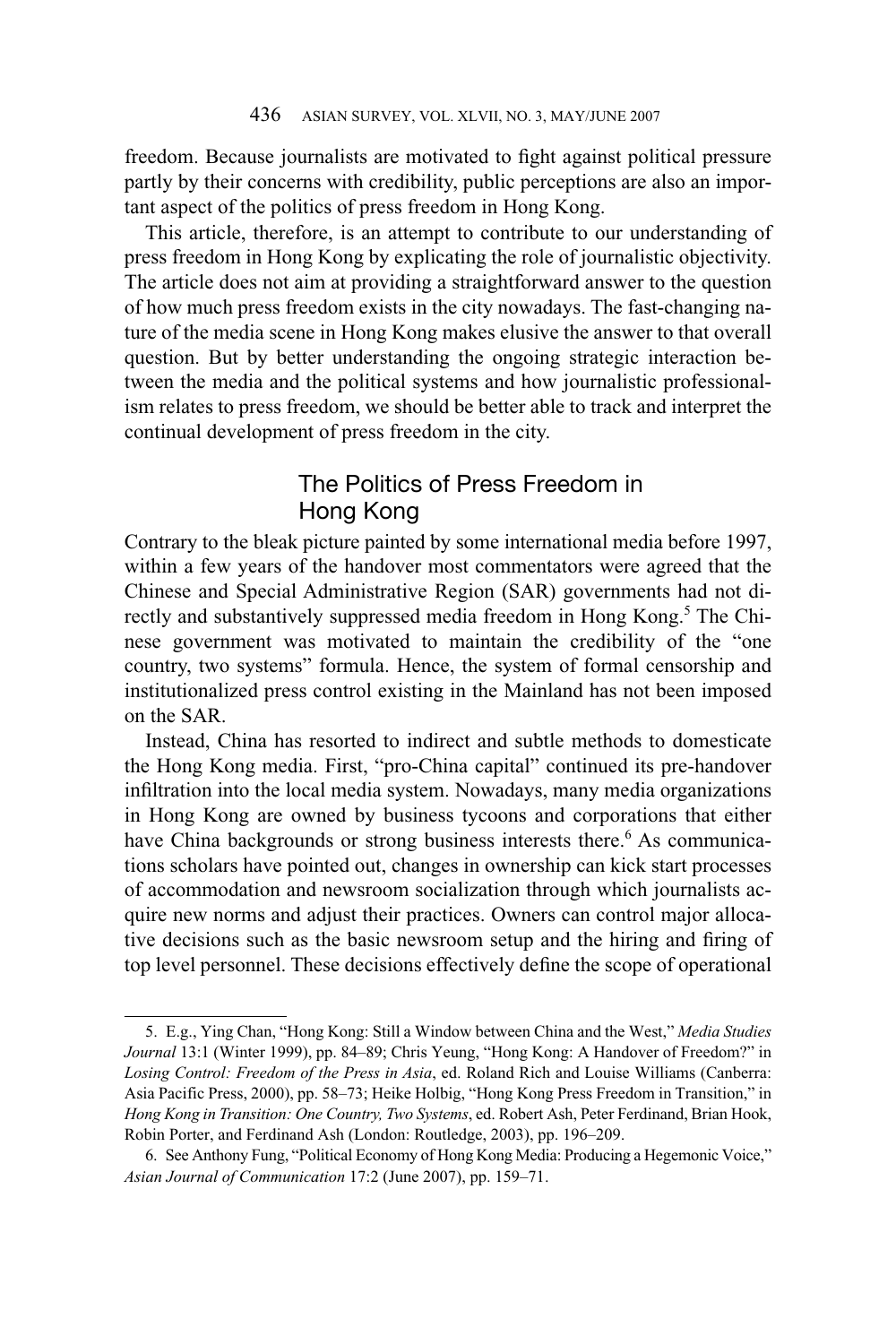#### FRANCIS L. F. LEE 437

freedom of frontline journalists.<sup>7</sup> In fact, since the handover, concerns with press freedom were occasionally raised by dubious personnel decisions of mainstream news organizations.<sup>8</sup>

Norms for appropriate news coverage also derived from Chinese officials' occasional criticisms toward the Hong Kong media. For example, in the immediate years after the handover, Chinese officials more than once criticized the Hong Kong media's handling of views favoring Taiwan independence. After the July 1, 2003, demonstration, in which 500,000 Hong Kong citizens protested against the SAR government and national security legislation,<sup>9</sup> Chinese officials also criticized certain media outlets for mobilizing people to join the protest. The Hong Kong media did not simply succumb to this pressure.<sup>10</sup> Yet, the official messages went out nonetheless and became informal guidelines for media coverage of specific sensitive topics.

In addition, the Chinese government has employed the strategy of ambiguity in giving out warnings to the media.<sup>11</sup> For example, while Chinese officials have repeatedly warned the Hong Kong media not to "advocate" Taiwan independence, the difference between "advocacy" and "objective reporting" has never been clarified.<sup>12</sup> More recently, the conviction in China of Hong Kong resident and Singapore journalist Ching Cheong for "spying" has illustrated once again how key terms such as "spying," "intelligence agency," and "state secrets" are underdefined.<sup>13</sup> By neither giving concrete definitions nor drawing

<sup>7.</sup> Graham Murdoch, "Large Corporations and the Control of the Communications Industries," in *Culture, Society, and the Media*, ed. Michael Gurevitch, Tony Bennett, James Curran, and Janet Woollacott (London: Methuen, 1982), pp. 118–50.

<sup>8.</sup> Among the most prominent cases was the *South China Morning Post*'s decision in November 2000 to relieve Willy Wo-lap Lam, a well-known critic of China, from his role of director of the paper's China coverage. Lam subsequently resigned.

<sup>9.</sup> Regarding national security legislation, the Hong Kong government was heavily criticized for not allowing enough time for public consultation. The proposed legislation was also criticized for having an adverse impact on civic liberties.

<sup>10.</sup> Lau Tuen-yu and To Yiu-ming, "Walking a Tight Rope: Hong Kong's Media Facing Political and Economic Challenges since Sovereignty Transfer," in *Crisis and Transformation in China's Hong Kong*, ed. Ming K. Chan and Alvin Y. So (New York: M. E. Sharpe, 2002), pp. 322–43.

<sup>11.</sup> Anne S. Y. Cheung, "Hong Kong Press Coverage of China-Taiwan Cross-straits Tension," in *Hong Kong in Transition*, pp. 210–25.

<sup>12.</sup> Before the handover, Chinese officials identified three no-go areas for the Hong Kong media: no engagement in subversive activities, no personal attacks on national leaders, and no advocacy of Taiwan or Tibet independence. See Paul S. N. Lee and Leonard Chu, "Inherent Dependence on Power: The Hong Kong Press in Political Transition," *Media, Culture & Society* 20:1 (January 1998), 59–77.

<sup>13.</sup> Ching worked for Singapore's *Straits Times* when he was held by the Chinese government in April 2005. Before the detention, Ching was researching former Chinese leader Zhao Ziyang. He was later charged with passing state secrets, presumably including military intelligence, to a Taiwan foundation over a period of five years. He was sentenced to five years in jail on August 31, 2006.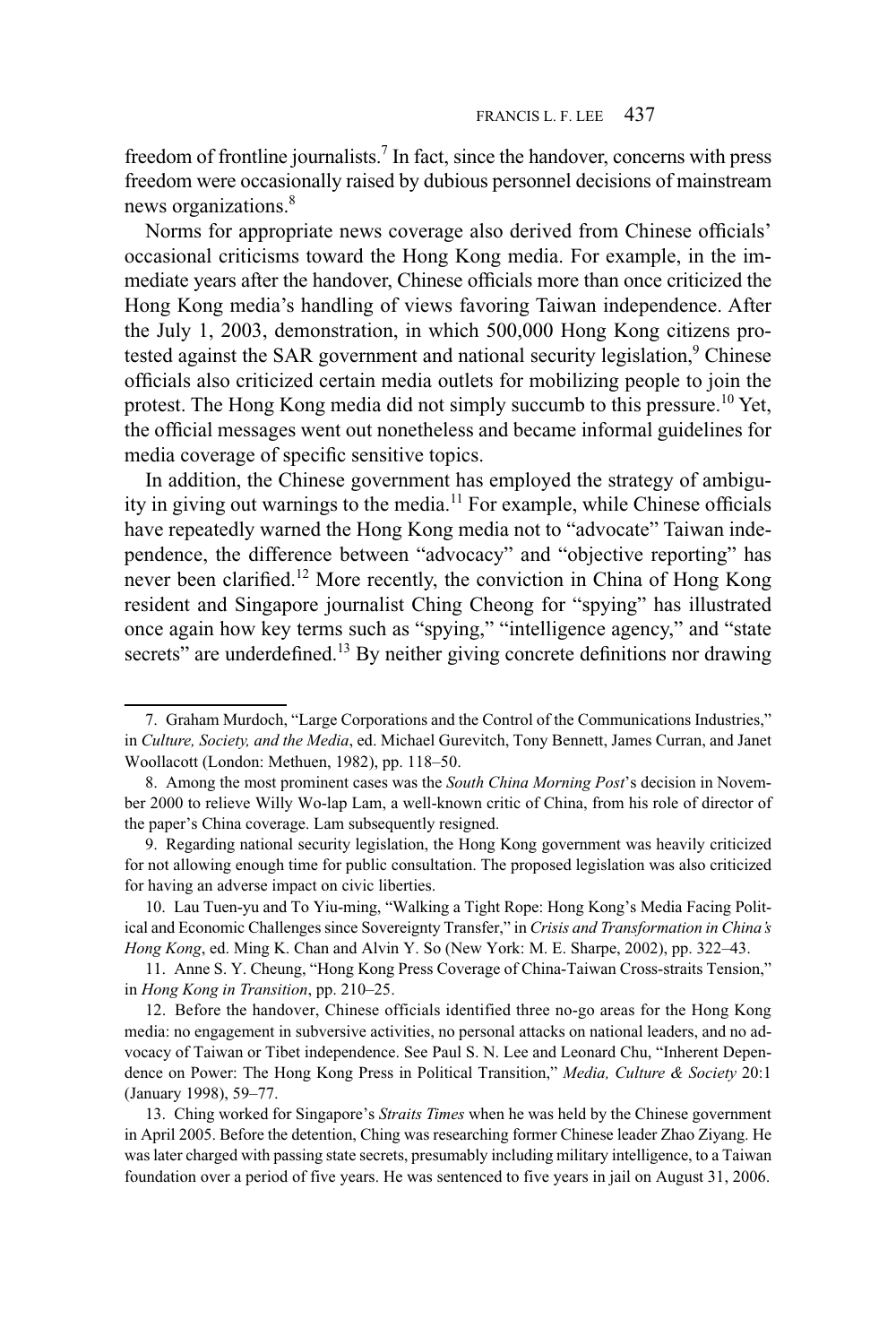clear political boundaries, the Chinese government hopes that the Hong Kong media will play it safe and stay back from the unspecified limit for reporting.

It is important to note that the strategies used by the Chinese government to influence the media are backed by a real underlying threat of coercion. Although no journalist working for a Hong Kong media organization has been tried and jailed by the Chinese government since *Ming Pao* reporter Xi Yang in 1994, Ching's case is a reminder for SAR journalists about the risks they face when reporting news in and about China.

Given such Chinese government strategies, to what extent has self-censorship been induced in the Hong Kong media? This question is difficult to answer precisely despite anecdotal evidence $14$  because the practice is notoriously hard to pin down. Self-censorship can be defined as "a set of editorial actions ranging from omission, dilution, distortion, and change of emphasis to a choice of rhetorical devices by journalists, their organizations, and even the entire media community in anticipation of currying reward and avoiding punishments from the power structure."<sup>15</sup> But it is almost impossible for an observer to ascertain if a specific editorial action was adopted to avoid punishment or if it represents the journalist's independent judgment, no matter how questionable or poor.

Even the Hong Kong Journalist Association (HKJA), which is among the staunchest critics on the question of press freedom in the city, acknowledges that "the nature of self-censorship is such that it is difficult to determine whether the slant of a story, or its omission, is the result of self-censorship or a justifiable editorial decision, a sense of fair play or a fear of libel action."16 As one might expect, every publicized case of suspected self-censorship in post-handover Hong Kong has been met by denials from the media outlets concerned.

What can be said with certainty, though, is that there is widespread perception of media self-censorship among both professional journalists and the public. A survey of Hong Kong journalists in  $2006$ ,<sup>17</sup> for example, found that 26.6% of the respondents reported self-censorship as being "very serious" in the media, while 47.2% reported that self-censorship existed "but is not very serious." Only 3.2% reported that there was no self-censorship at all. Meanwhile, a series of university-conducted polls has shown that from September

<sup>14.</sup> See Willy Wo-lap Lam, "The Media in Hong Kong: On the Horns of a Dilemma," in *Political Communications in Greater China*, ed. Gary D. Rawnsley and Ming-yeh T. Rawnsley (London: Routledge, 2003), pp. 169–89.

<sup>15.</sup> Chin-chuan Lee, "Press Self-censorship and Political Transition in Hong Kong," *Harvard International Journal of Press/Politics* 3:2 (Spring 1998), p. 57.

<sup>16.</sup> HKJA and [the institution named] ARTICLE 19, "A Change of Wind: New Challenges to Freedom of Expression in Hong Kong," Annual Freedom of Expression Report, June 2005 (the report is available at <http://www.hkja.org.hk>).

<sup>17.</sup> The survey was conducted by the present author in collaboration with Prof. Clement Y. K. So and Prof. Joseph Man Chan at the Chinese University of Hong Kong.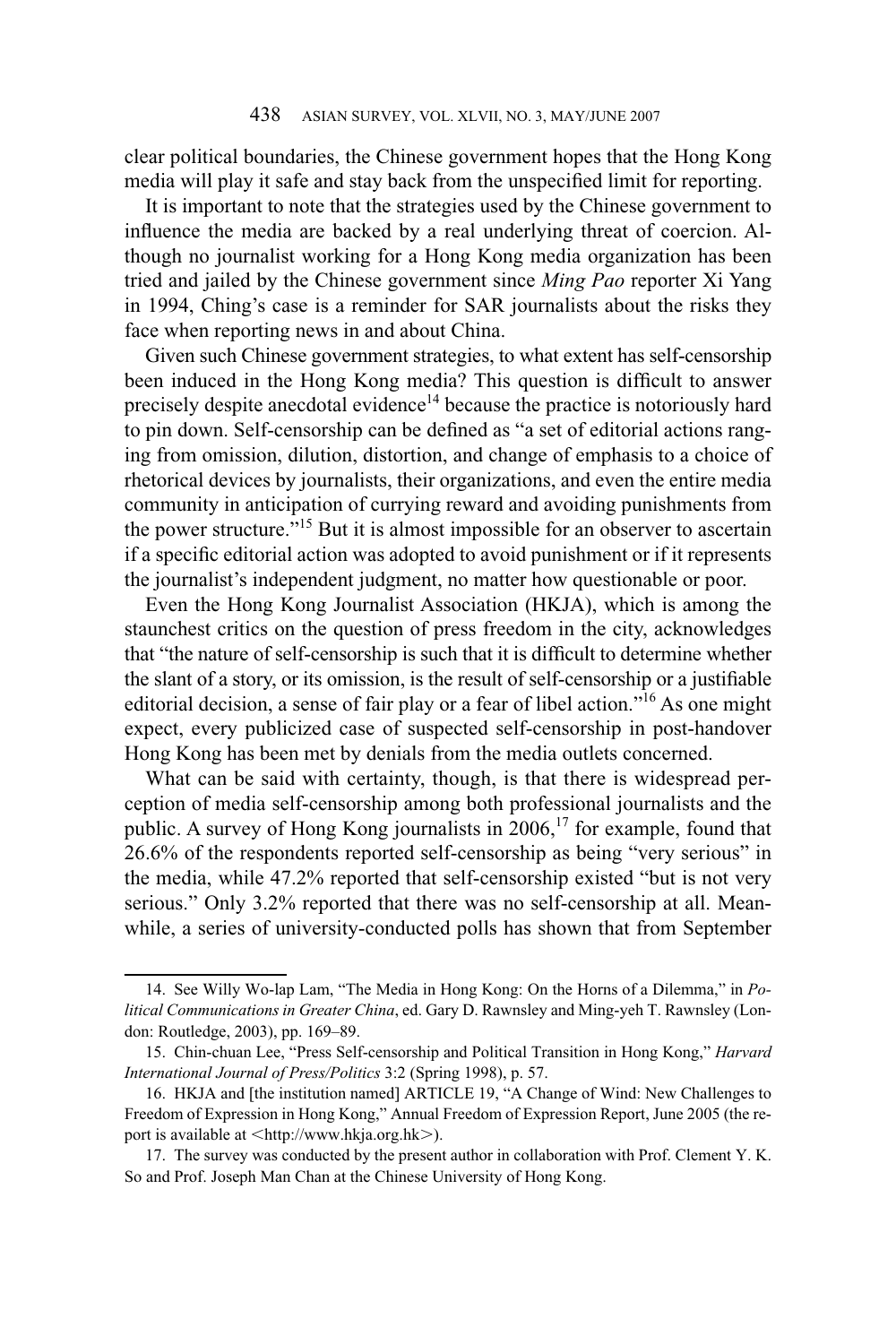1997 to June 2006 the percentage of Hong Kong people believing in the existence of media self-censorship has been fluctuating around the  $40\%$  level.<sup>18</sup>

Nevertheless, self-censorship is far from the Hong Kong media's only response to political pressure. The Hong Kong media are mostly commercial organizations. They have to compete for audiences and respond to what their competitors have reported. Journalists in mainstream news organizations are professionals who largely uphold the norms of liberal journalism. They understand that the most important roles of the press include giving the public accurate and timely information, providing a marketplace of ideas in which opinions can compete fairly for public approval, and monitoring officials and big businesses to prevent abuses of power. In short, Hong Kong journalists regard themselves as independent professionals serving the interests of the public.<sup>19</sup>

Survey research has shown that a large proportion of Hong Kong citizens also uphold the liberal conception of the press and support media efforts to function as watchdogs monitoring power holders.<sup>20</sup> Given such normative views, it is clear that concerns with market credibility and a sense of integrity have driven Hong Kong journalists to develop methods to handle political pressure without hugely sacrificing their professionalism. This is where objectivity, one of the central professional norms in the liberal conception of the press, enters the politics of press freedom.

## Objectivity as a Strategic Ritual

Following the pioneering study of journalism scholar Gaye Tuchman, the methods developed by the Hong Kong media to simultaneously handle political pressure and their own credibility can be called "strategic rituals."<sup>21</sup> A strategic ritual allows journalists to defend their news reports by referring to widely accepted professional norms of journalism. One concrete example is the Hong Kong media's reliance on international media reports when covering tensions across the Taiwan Strait.<sup>22</sup> By reporting what others have reported, the media can cover political criticism and sensitive issues within their news reports while adopting a posture of detachment. When criticized, they can claim that they are only "objectively" reporting what others have already reported.

<sup>18.</sup> The respondents were asked to indicate only "yes" or "no." The findings are available at <http://hkupop.hku.hk>.

<sup>19.</sup> Joseph Man Chan, Chin-chuan Lee, and Paul S. N. Lee, *Hong Kong Journalists in Transition* (Hong Kong: Chinese University of Hong Kong Press, 1996).

<sup>20.</sup> Francis L. F. Lee, Joseph Man Chan, Clement Y. K. So, "Evaluation of Media and Understanding of Politics: The Role of Education among Hong Kong Citizens," *Asian Journal of Communication* 15:1 (March 2005), pp. 37–56.

<sup>21.</sup> Gaye Tuchman, *Making News: A Study in the Construction of Reality* (New York: Free Press, 1978).

<sup>22.</sup> Cheung, "Hong Kong Press Coverage," p. 219.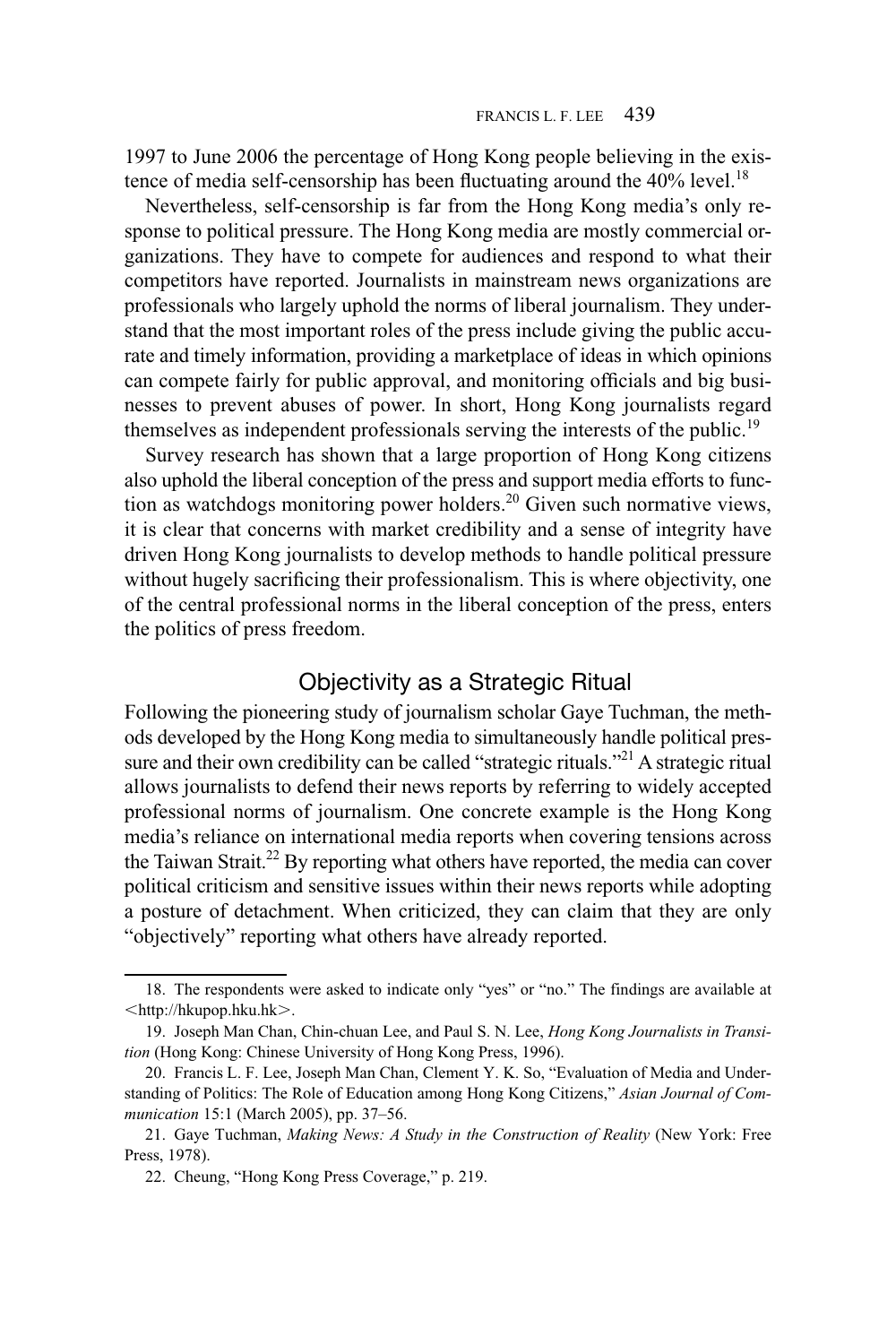Other strategic rituals in post-handover Hong Kong media include the increasing use of juxtapositions of competing views, the use of more factual narrative forms, the construction of politically diverse op-ed pages, the reliance on talk radio for critical views toward the power holders, the reliance on polls as "objective" indicators of public opinion, and so on.<sup>23</sup> With these techniques, professional norms—especially objectivity—become weapons for Hong Kong journalists to fight against political pressure.

But objective journalism also has its questionable aspects. If simply juxtaposing competing views means good journalism, journalists would no longer feel responsible for making judgments between right and wrong. When "hard facts" are considered as the cornerstones of news stories, the institutions best positioned to provide such hard facts gain much privilege in media access and influence. In fact, journalism scholars in the U.S., Canada, and Britain have criticized journalistic objectivity for leading to the lack of journalistic responsibility and the privileging of established institutions as the "primary definers" of news.<sup>24</sup>

The crux of the issue is that journalistic objectivity is only an abstract goal that can be articulated with different sets of practices with varying consequences in specific cases. In fact in Hong Kong, where the media span the entire partisan spectrum, journalists tend to endorse the abstract goals of professional norms (e.g., objectivity) but diverge over the concrete ways and means of achieving those goals (e.g., balanced reporting).25 Moreover, journalistic objectivity can become particularly problematic when the nature of an event requires the media to take on the power holders. As explicated above, speaking on behalf of the public interest and monitoring the power holders are key aspects of the liberal conception of the press. Overemphasis on the posture of objectivity and detachment may lead to failure on the part of media organizations to play their watchdog role satisfactorily.

A recent study on how the editorials of two Chinese-language Hong Kong newspapers responded to the democratic reform debate in 2004 provides a relevant example.26 The study finds that the *Apple Daily*, which has adopted

26. Francis L. F. Lee and Angel M. Y. Lin, "Newspaper Editorials and the Politics of Selfcensorship in Hong Kong," *Discourse & Society* 17:3 (May 2006), pp. 331–58.

<sup>23.</sup> See Lee, "The Paradox of Political Economy," pp. 317–20.

<sup>24.</sup> Tuchman, *Making News*; Mark Fishman, *Manufacturing the News* (Austin: University of Texas Press, 1980); Robert Hackett and Yuezhi Zhao, *Sustaining Democracy: Journalism and the Politics of Objectivity* (Toronto: Garamond Press, 1998); Theodore L. Glasser, "Objectivity Precludes Responsibility," in *Philosophical Issues in Journalism*, ed. Elliot D. Cohen (New York: Oxford University Press, 1992), pp. 176–85; Stuart Hall, Chas Critcher, Tony Jefferson, John N. Clarke, and Brian Roberts, *Policing the Crisis: Mugging, the State, and Law and Order* (London: McMillan, 1978).

<sup>25.</sup> Chin-Chuan Lee, Chi-hsien Chen, Joseph Man Chan, and Paul Siu-nam Lee, "Partisanship and Professionalism: Hong Kong Journalists in Transition," *Gazette: International Journal for Mass Communication Studies* 57:1 (January 1996), pp. 1–15.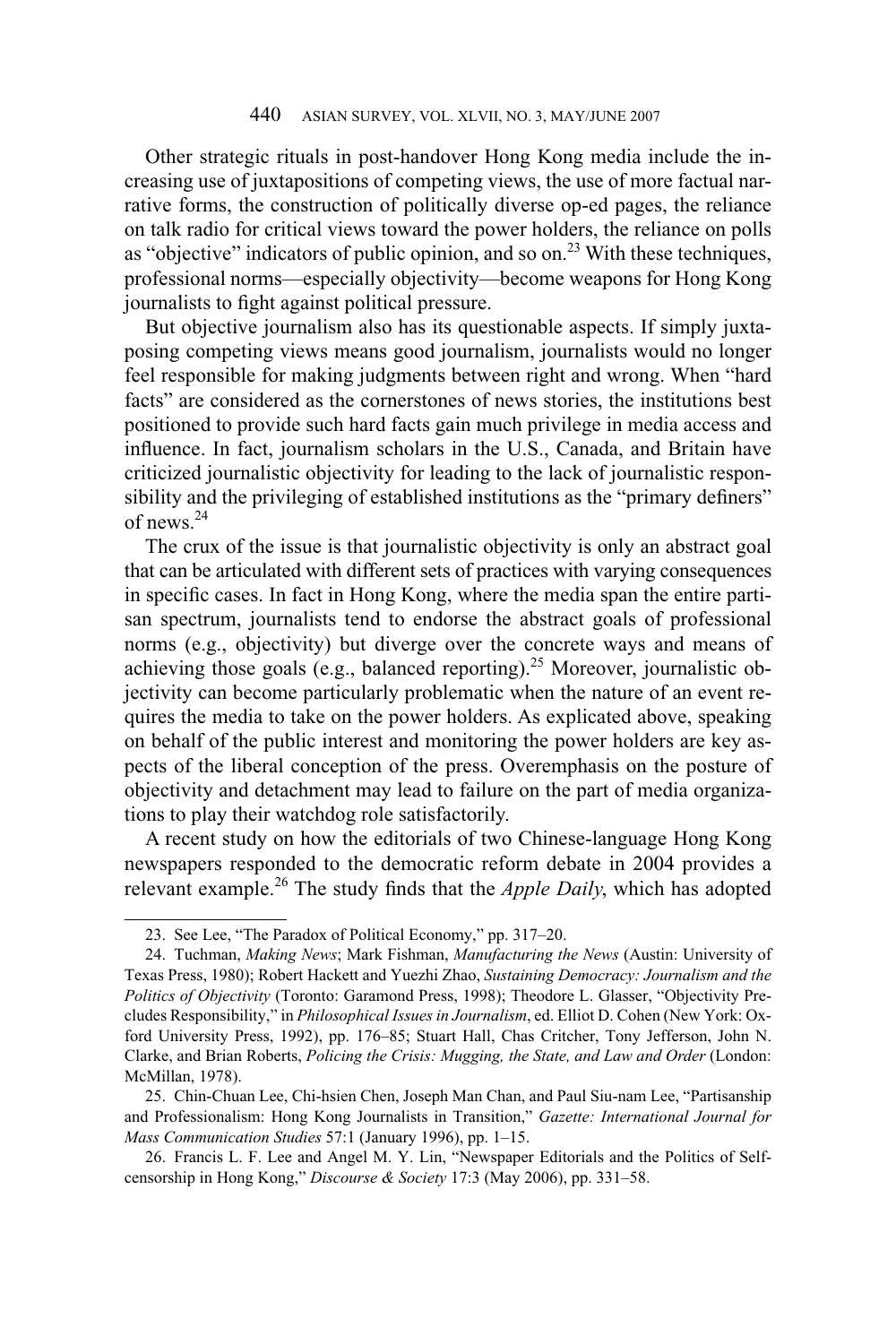political criticism of the Chinese and SAR governments as a marketing strategy, posited itself as a defender of the public interest in conflicts between China and the Hong Kong public. Its editorials actively called for quicker democratization and directly criticized Chinese officials for failing to respond to local public opinion. On the contrary, *Ming Pao*, an elite-oriented newspaper that takes pride in its own professionalism, has adopted the rhetoric of objectivity in its editorials. It has posited itself as a neutral commentator on debates between the Chinese government and local democrats in Hong Kong. This resulted in a set of editorials that seems justifiable in professional terms but is also devoid of sharp criticism, even as the Chinese government one-sidedly ruled out the institutionalization of direct elections of the Chief Executive in 2007.

This case study shows that the norm of objectivity and the related postures of neutrality and detachment can become, if inadvertently, an excuse for the media to refrain from providing needed political criticism toward power holders. Even if journalists adopted the objective stance simply out of their own sense of professionalism, for people who believe that the media should take a clear and oppositional stance on an issue the media's posture of objectivity may be perceived as self-censorship in disguise.

Of course, objectivity is an extremely complicated concept. It can be seen as the belief in the possibility of truthfully and accurately representing an external reality that is independent of human senses. In science, objectivity refers to a set of agreed upon procedures which gives rise to replicable results. In journalism, objectivity is also closely linked to neutrality and balancing of viewpoints when covering what journalism scholar Daniel Hallin calls "legitimate controversies,"27 that is, controversies in which the different sides are believed to deserve a fair and equal chance of hearing. As pointed out earlier, objectivity can also be articulated with other reporting methods and journalistic practices. Hence, the norm itself is not good or bad. It can defend or damage press freedom depending on the characteristics of the event and how the norm is actually practiced.

## Examining Citizens' Beliefs

The following analysis examines Hong Kong citizens' beliefs in media neutrality and perceptions of media self-censorship and press freedom. As mentioned, neutrality is one of the major manifestations of the broader and more complex notion of journalistic objectivity. There are two reasons to focus specifically on media neutrality when analyzing public attitudes. Methodologically, the meaning of neutrality is clearer than objectivity, which can be taken

<sup>27.</sup> Daniel Hallin, *The "Uncensored War": The Media and Vietnam* (New York: Oxford University Press, 1986); Daniel Hallin, *We Keep America on Top of the World: Television Journalism and the Public Sphere* (New York: Routledge, 1994).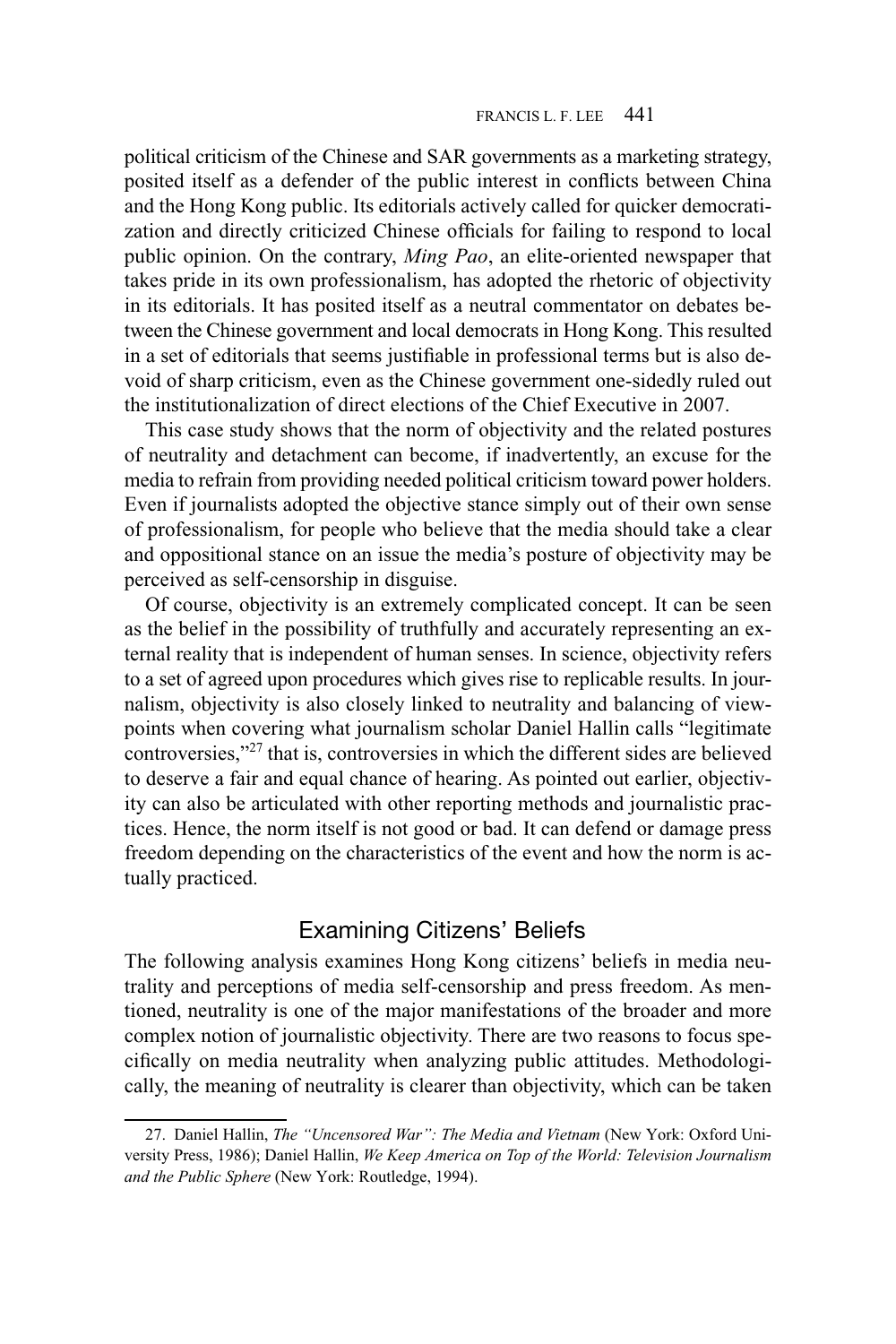by respondents to mean different things. More substantively, neutrality is directly tied to the question of whether the media are willing to take sides when the public believes they should. It is a central problem in the politics of objective journalism in Hong Kong and thus deserves a more focused analysis.

More precisely, the present analysis attempts to substantiate three arguments. First, we contend that *the public is likely to perceive specific limits of the applicability of media neutrality.* If we simply ask people whether they think the media should be neutral in covering political controversies, we can expect a large proportion to give an affirmative answer. The more interesting question is whether the principle is "absolute," that is, whether people would regard neutrality as unimportant in certain situations. Journalism scholars have pointed out that balancing viewpoints is a relevant practice only when an issue falls within the sphere of legitimate controversy in a society. When an issue is within the spheres of consensus or deviance, journalists will tend to reflect the consensus and/or condemn the deviant. $^{28}$  Hence, we believe that few common citizens would regard the neutral stance as applicable in all cases and at all times.

Certainly, individuals can have different views about what constitutes a legitimate controversy. Some people may not expect the media to remain neutral when covering conflicts between China and Japan but believe that neutrality is mandated when covering democratic reform in Hong Kong. Others may hold the opposite set of beliefs. Obviously, such differences should be related to the individuals' political attitudes, such as strength of national identification and support for democratization. This is the second argument for the analysis: *beliefs in the limits of media neutrality's applicability are political judgments.*

Third, the analysis aims to establish that *beliefs in the limits of media neutrality's applicability are related to perceptions of media self-censorship and press freedom.* If the practice of neutrality is to be a useful strategic ritual in the sense explicated earlier, news audiences must recognize the justifiability of the neutral stance on specific issues and events. Contrarily, if citizens believe that the media should take up a clear stance against the power holders on an issue, the media's refusal to do so may be taken as a sign of self-censorship and declining press freedom.

## The Limits of Media Neutrality

The data analyzed here come from two surveys  $(N = 800$  in both cases) conducted by the Quality Evaluation Center at the City University of Hong Kong in September 2004 and April 2006, respectively.<sup>29</sup> Both surveys aim at studying

<sup>28.</sup> Hallin, *The "Uncensored War."*

<sup>29.</sup> In both surveys, residential telephone numbers were selected through systematic sampling from the most updated directories. The last digit of the numbers was increased by 1 to include nonlisted numbers. Target respondents were Cantonese-speaking Hong Kong residents over age 15 in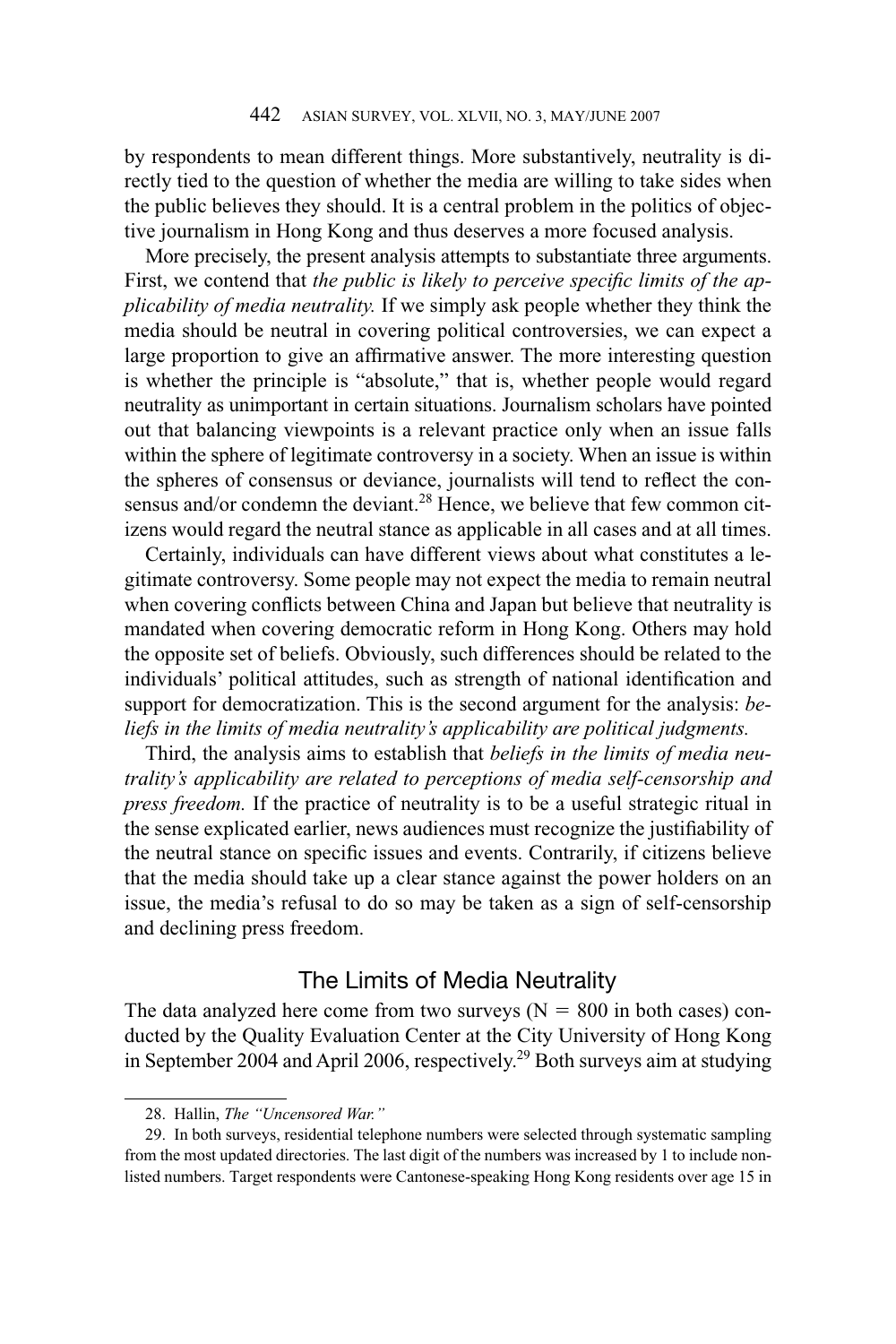people's attitudes toward the media and political issues. Most relevant to the present article is a set of questions on attitudes toward media neutrality and press freedom. The 2006 survey also includes a set of questions on perceived media self-censorship.

We can first look at the degree to which Hong Kong citizens believe there are limits to the applicability of media neutrality. The surveys asked the respondents whether they believe the media should remain neutral on five issues that may or may not constitute legitimate controversies in the eyes of the public: (1) the Diaoyu Island dispute between China and Japan, (2) Taiwan independence, (3) conflicts of interest between Hong Kong and the Mainland, (4) quickening the institutionalization of direct elections of the Chief Executive, and (5) reevaluation by the Chinese government of the Tiananmen Incident in 1989. It should be noted that issues 3, 4, and 5 all involve conflicts between Hong Kong and China. Issue 3 points to such "conflicts" in general, while on issues 4 and 5 the majority opinion in Hong Kong clearly contradicts the attitude of the Chinese government. Table 1 summarizes the descriptive statistics. Several findings are noteworthy. First, on all five issues a substantial proportion of Hong Kong people believe that the norm of neutrality does *not* apply. At most, nearly 60% of the respondents in April 2006 expected the media to remain neutral on Chinese reevaluation of Tiananmen. This, obviously, is because of the existence of an overwhelming majority opinion, if not a social consensus, on each of the issues. Most of the people who did not treat media neutrality as applicable believed that the media should support China on the Diaoyu Island dispute, support reunification on the Taiwan question, support Hong Kong when there are local-national conflicts, support quicker democratization, and support reevaluation of the Tiananmen Incident.

The distributions of percentages in the two surveys are largely the same. The largest discrepancies exist on reevaluation of the Tiananmen Incident. The percentage of people believing that the media should support reevaluation has dropped from 37% in 2004 to 29% in 2006. This is probably because September 2004 was only three months after the 15th anniversary of the incident. Public concern was likely to be particularly heightened at that time.

Lastly, what Table 1 does not show is the relationship between the answers to the five questions. Cross-tabulation analysis shows that beliefs in media neutrality on the five issues are significantly related to each other, such that a person who believed in the applicability of neutrality on one issue was more

the first survey and over age 18 in the second. The most-recent-birthday rule was used to select a respondent from a household. Response rates were 66.3% and 66.9%, respectively. Both samples were somewhat better educated, younger, and had higher levels of household income when compared with the population. Relatively larger discrepancies exist for age; thus, the samples were weighted according to age in the analysis.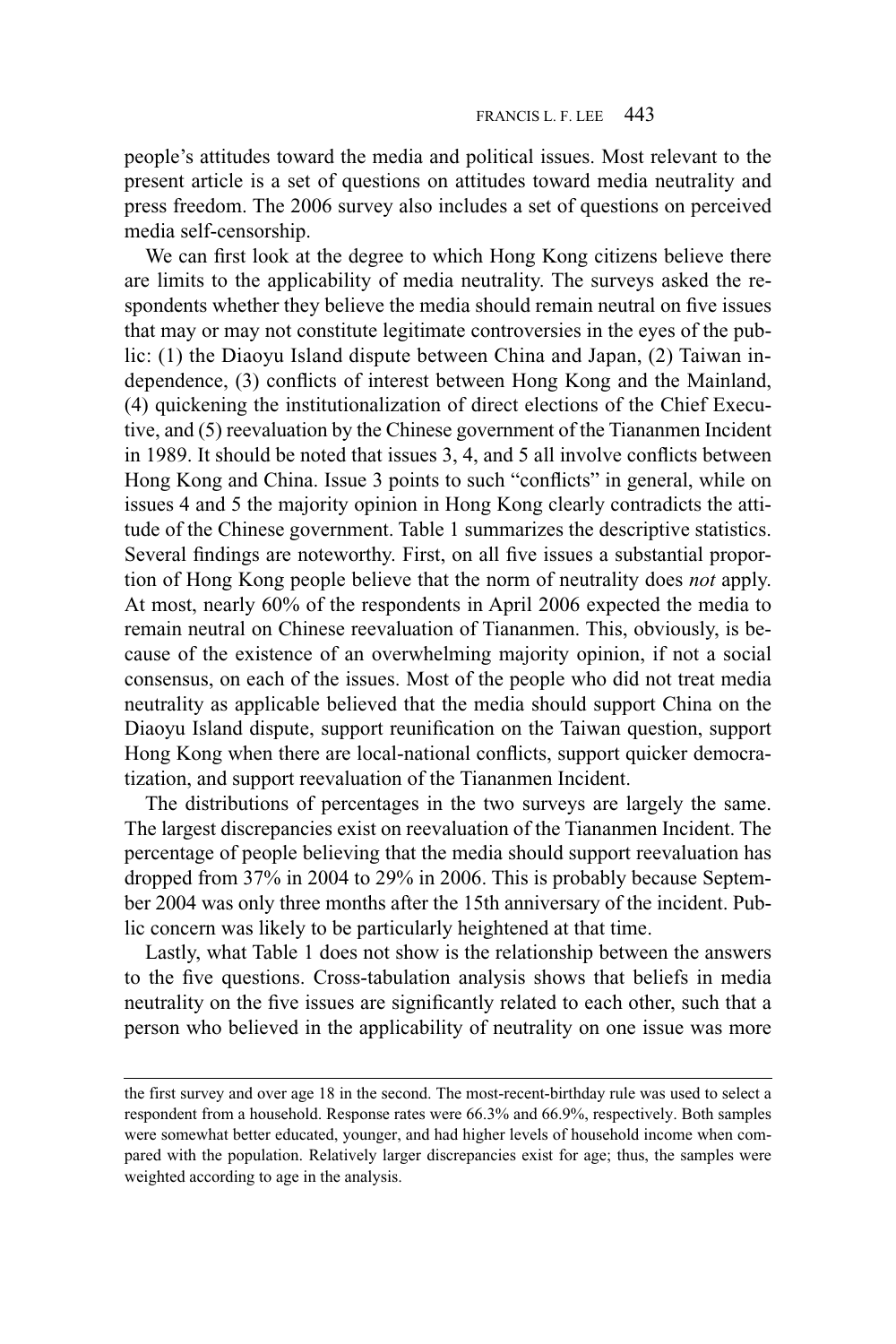| TABLE 1 Citizens' Beliefs in Media Neutrality on Specific Issues (%) |                  |                       |          |        |                                  |
|----------------------------------------------------------------------|------------------|-----------------------|----------|--------|----------------------------------|
|                                                                      |                  | Taiwan                | $HK$ vs. | Direct |                                  |
|                                                                      | Diaovu<br>Island | Independence Mainland |          | of CE  | Election Re-evaluating<br>June 4 |
| September 2004                                                       |                  |                       |          |        |                                  |
| Should be neutral                                                    | 41.0             | 45.1                  | 41.8     | 48.4   | 51.5                             |
| Support majority                                                     | 54.5             | 48.4                  | 44.1     | 43.6   | 37.0                             |
| Support minority                                                     | 0.7              | 2.7                   | 7.5      | 4.1    | 4.7                              |
| April 2006                                                           |                  |                       |          |        |                                  |
| Should be neutral                                                    | 38.4             | 49.2                  | 43.8     | 52.0   | 58.4                             |
| Support majority                                                     | 56.7             | 44.3                  | 44.3     | 37.7   | 29.0                             |
| Support minority                                                     | 0.3              | 2.1                   | 5.3      | 3.3    | 5.6                              |

#### 444 ASIAN SURVEY, VOL. XLVII, NO. 3, MAY/JUNE 2007

SOURCE: By author.

NOTE: The questionnaires state the specific sides the media can take. The terms "majority" and "minority" are used here only to simplify the table. On the five issues, the "majority" is "supporting China," "supporting reunification," "supporting Hong Kong," "supporting direct election," and "supporting re-evaluation," respectively. The "minority" is "supporting Japan," "supporting Taiwan independence," "supporting China," "opposing direct election," and "opposing re-evaluation." Percentages do not add up to 100% because of "don't knows" or "no answers."

likely to believe in its applicability on another issue. But the interrelationships are not strong. In fact, only 13.3% of the respondents in the 2006 survey believed the media should remain neutral on all five issues, while 15.3% believed the media should take sides in each case. The corresponding percentages in the 2004 survey are even lower, at 9.4% and 12%, respectively. In other words, most citizens believed that the media should remain neutral on some issues but take a stance on others.

Besides specific issues, the surveys asked respondents if neutrality would become unnecessary when the media are supported by: (1) facts and reasons or (2) public opinion. As Table 2 shows, large proportions of the respondents agreed that when supported by facts and reasons, media neutrality on social and political matters is not necessary. Fewer respondents acknowledged the justifiability of media non-neutrality when supported by public opinion. Of course, sticking to facts is another manifestation of journalistic objectivity. It is plausible that more people would accept media non-neutrality when supported by facts because they do not see the media as deviating from the broader idea of objectivity in this kind of situation. But in any case the highest percentage of disagreement is only 41.4% in the 2006 survey for the statement "the media do not need to remain neutral on political matters when supported by public opinion." The public does not see the principle of neutrality as absolute. In fact, only 18.1% of the 2006 respondents disagreed with all four statements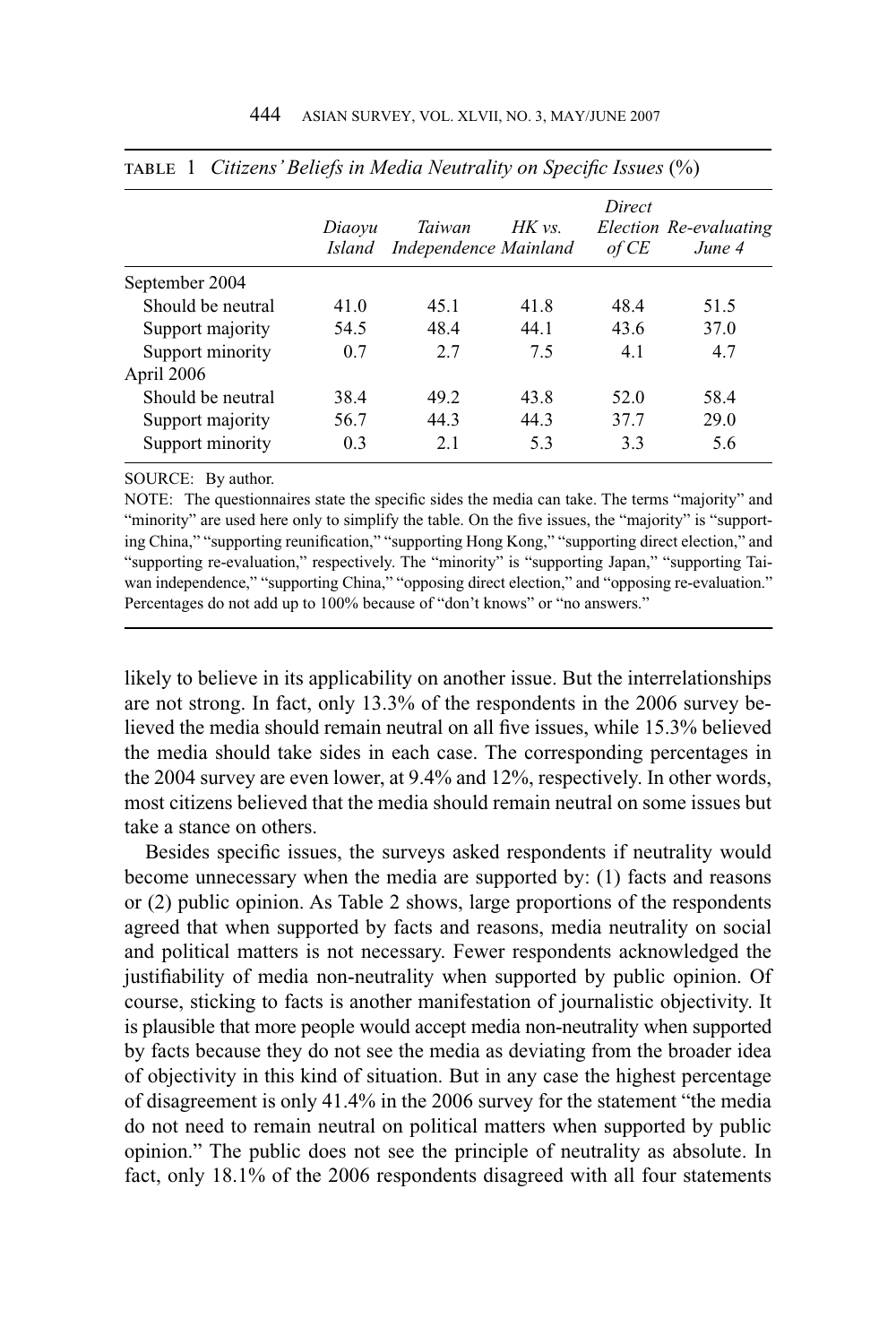|                                          |           | Agree | So-So Disagree |      |      |
|------------------------------------------|-----------|-------|----------------|------|------|
|                                          | Sample    | (%)   | (%)            | (%)  | Mean |
| The media do not need to remain neutral: |           |       |                |      |      |
| on political matters when supported by   | Sep. 2004 | 37.4  | 32.3           | 26.5 | 3.15 |
| facts and reasons                        | Apr. 2006 | 38.1  | 26.2           | 30.2 | 3.11 |
| on social matters when supported by      | Sep. 2004 | 37.1  | 24.8           | 33.3 | 3.04 |
| facts and reasons                        | Apr. 2006 | 37.6  | 25.6           | 30.8 | 3.10 |
| on political matters when supported      | Sep. 2004 | 26.9  | 30.8           | 38.1 | 2.79 |
| by public opinion                        | Apr. 2006 | 20.7  | 31.1           | 41.4 | 2.68 |
| on social matters when supported by      | Sep. 2004 | 28.0  | 29.0           | 38.8 | 2.80 |
| public opinion                           | Apr. 2006 | 19.8  | 32.5           | 40.5 | 2.66 |

table 2 *Citizens' Beliefs in the Justifiability of Media Non-Neutrality*

FRANCIS L. F. LEE 445

SOURCE: By author.

NOTE: "Agree" includes respondents who reported "agree" and "strongly agree." The same applies to "disagree." Percentages do not add up to 100% because of "don't knows" or "no answers."

in Table 2. The corresponding percentage in 2004 was 13.2%. The distributions of the percentages differ substantially neither across the two surveys nor between "social" and "political" matters. Respondents' answers to the statements in Table 2 are positively correlated. Because the statements are relatively abstract—they are not tied to concrete issues—the inter-correlation is quite strong. Reliability tests show that the answers to the four statements can form a single index of justifiability of media non-neutrality (Cronbach's *alpha* .78 and .85, respectively, in the 2004 and 2006 surveys.) This index will be used in the further analysis below.

# Political Bases of Beliefs in Media Neutrality

The previous section shows that people hold different beliefs about the limits of the applicability of media neutrality. We now examine how such beliefs relate to political attitudes. Given the issues in the survey, two types of political attitudes are highly relevant. The first is support for democratization, which is also likely to relate to support for reevaluation of the Tiananmen Incident and insistence on the media standing by Hong Kong when conflicts between the city and the Mainland emerge.

The second relevant attitudinal variable is identification with China. Since the 1980s, a distinctive stream of research in Hong Kong has analyzed the political implications of Hong Kong people's identity. People who identified themselves as "Hong Kongers" have been shown to hold more liberal and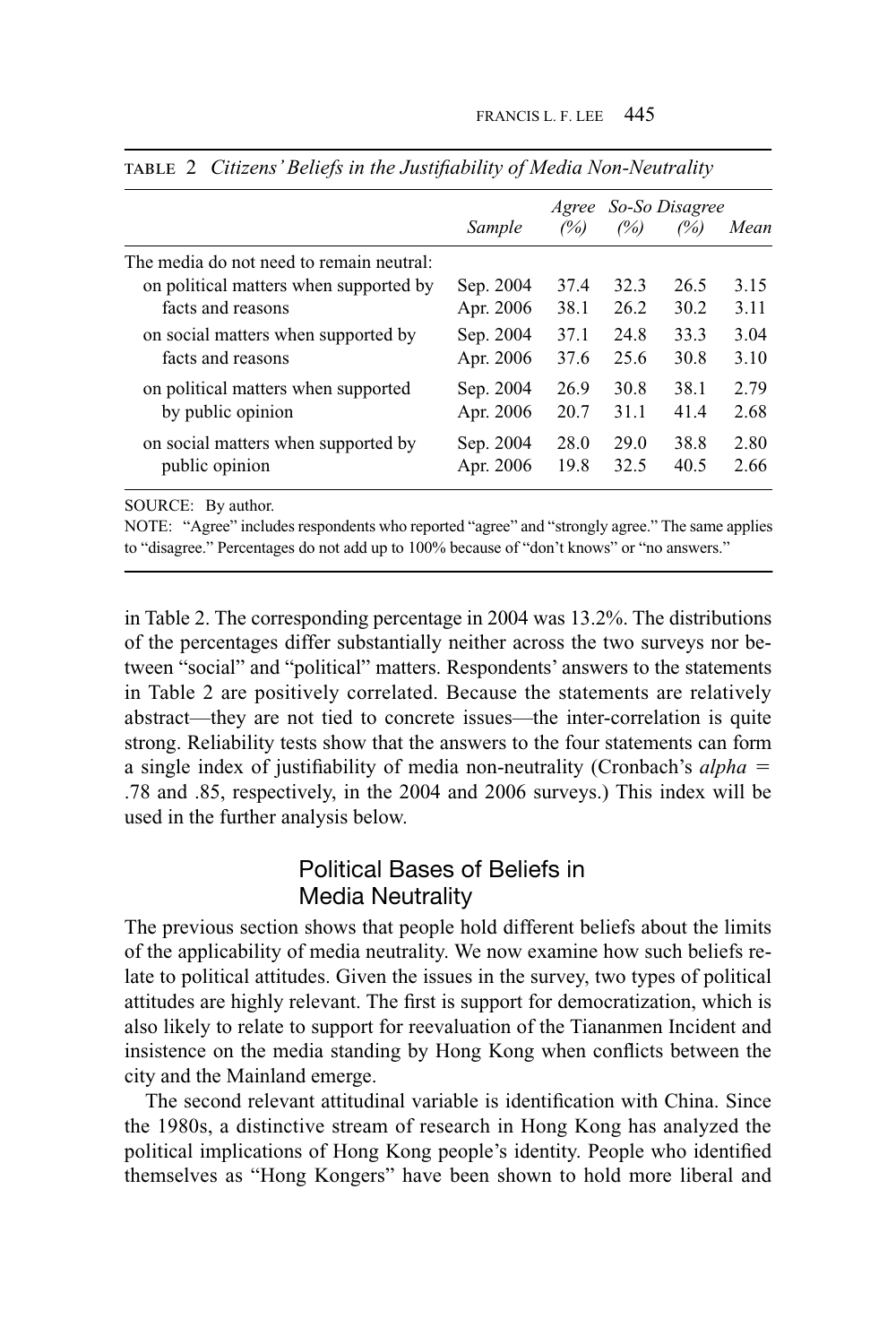pro-democracy attitudes, while people who identified themselves as "Chinese" were more politically conservative.<sup>30</sup> In relation to the issues in the present surveys, people with stronger senses of national identity should be more supportive toward China in the Diaoyu Island dispute and regarding reunification with Taiwan.

We expect people with strong attitudes relevant to an issue to be more likely to regard media neutrality as inapplicable to the issue. The stronger a person's attitude, the less likely the person is to believe that the relevant issue is a legitimate controversy. Hence, the less likely the person would believe in the need for the media to balance viewpoints.

Logistic regression was conducted to test this argument. The items in Table 1 were recoded as dichotomous variables with  $1 =$  media should be neutral and  $0 =$  media should support the majority opinion on the issue.<sup>31</sup> The independent variables include four demographics, a 0-to-10-scaled question on identification with Hong Kong, a similarly scaled question on identification with China, and a five-point Likert scaled question on support for quicker democratization. The two surveys provide highly similar results. For clarity of presentation, only the 2006 survey findings are presented here. Table 3 summarizes the findings. Among the demographics, only age has significant impact on more than one dependent variable. Young people are more insistent on media neutrality on four of the five issues, with reevaluation of June 4 as the exception. Better educated people are more likely to support the media taking a neutral stance on Taiwan independence. People with higher levels of income are more likely to support media neutrality on direct elections of the Chief Executive.

More important, in each of the five cases the dependent variable is significantly predicted by at least one political attitude. As expected, people who identified with China more strongly were less likely to support the media remaining neutral on the Diaoyu Island dispute and the Taiwan question. However, these people were also more likely to support media neutrality on conflicts between Hong Kong and China.

Cross-tabulation analyses were conducted to make the findings more concrete. The findings show that only 25.5% of the people who scored 9 or 10 on the Chinese identity variable supported media neutrality on disputes between China and Japan; 39% of them supported media neutrality on Taiwan independence. Among people who scored 5 or lower, the corresponding percentages

<sup>30.</sup> See Lau Siu-Kai and Kuan Hsin-Chi, *The Ethos of the Hong Kong Chinese* (Hong Kong: Chinese University Press, 1988); Francis L. F. Lee and Joseph Man Chan, "Political Attitudes, Political Participation, and Hong Kong Identities after 1997," *Issues & Studies* 41:2 (June 2005), pp. 1–35.

<sup>31.</sup> Respondents supporting the minority view were excluded from the analysis.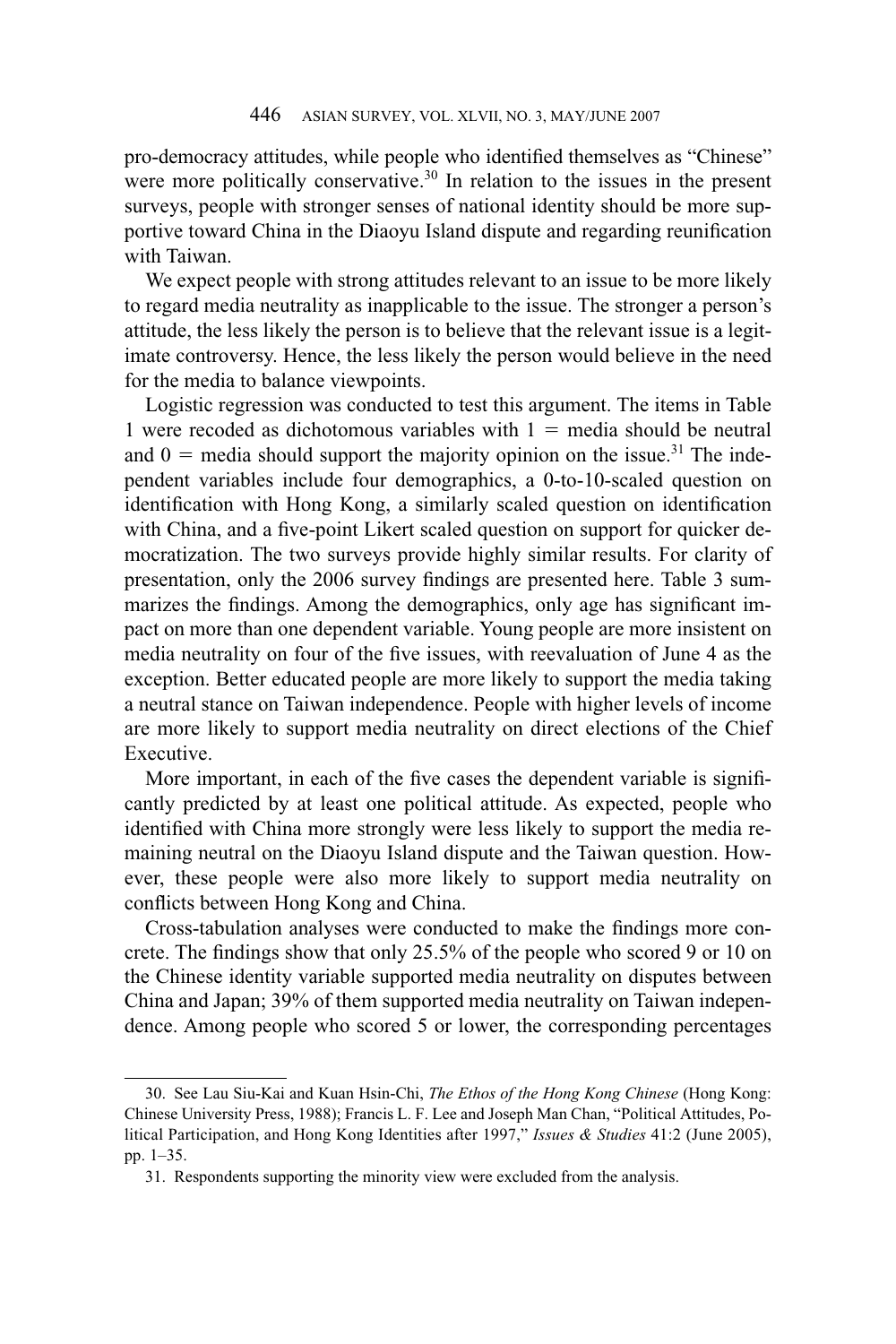| <b>TABLE 3</b> Political Attitudes and Beliefs in Media Neutrality |                                                |                                 |           |                                 |                         |
|--------------------------------------------------------------------|------------------------------------------------|---------------------------------|-----------|---------------------------------|-------------------------|
|                                                                    | Dependent Variable: Media Should Be Neutral On |                                 |           |                                 |                         |
|                                                                    | Diaovu<br><i>Island</i>                        | Taiwan<br>Independence Mainland | $HK$ vs.  | Direct<br>Election<br>$of$ $CE$ | Re-evaluating<br>June 4 |
| <b>Sex</b>                                                         | .14                                            | .21                             | .01       | $-.24$                          | $-.19$                  |
| Age                                                                | $-.48***$                                      | $-.42***$                       | $-.19**$  | $-.20*$                         | $-.02$                  |
| Education                                                          | $-.01$                                         | $.12*$                          | .08       | .05                             | $-.03$                  |
| Income                                                             | .10                                            | .04                             | .07       | $.14*$                          | .09                     |
| HK identity                                                        | .01                                            | $.10*$                          | $-.06$    | .05                             | $.12*$                  |
| Chinese identity                                                   | $-.20***$                                      | $-21***$                        | $13**$    | .09                             | .03                     |
| Support<br>democracy                                               | .05                                            | .11                             | $-33***$  | $-1.06***$                      | $-64***$                |
| N                                                                  | 749                                            | 736                             | 702       | 716                             | 694                     |
| Chi-Square                                                         | $114.9***$                                     | $119.8***$                      | $46.2***$ | $165.8***$                      | $61.8***$               |

FRANCIS L. F. LEE 447

SOURCE: By author.

NOTE: Entries are unstandardized logistic regression coefficients.

 $*{\rm p} < .05$ .

 $*$ \* $p < .01$ .

 $*** p < .001$ .

are much higher at 53.8% and 62.1%, respectively. On the contrary, 48.2% of people who scored 9 or 10 on the Chinese identity variable supported media neutrality on conflicts between Hong Kong and China. The percentage goes down to 38.7% among people who scored 5 or below.

Local identity also has some, though relatively limited, influence on belief in media neutrality. Those who identified with Hong Kong more strongly were more likely to support media neutrality on Taiwan independence and reevaluation of the Tiananmen Incident. More significantly, supporters of democratization were less likely to support the media taking a neutral stance on the three issues involving local-national conflicts. Further analysis shows that 41.5%, 39.3%, and 54.2% of the pro-democracy citizens (i.e., who scored 4 or 5 on the variable) supported media neutrality on the three issues, respectively. Among non-supporters of democratization (who scored 1 or 2), the corresponding percentages are substantially higher at 50.0%, 69.0%, and 70.2%, respectively.

Therefore, beliefs in the applicability of media neutrality on specific issues are indeed related to people's political attitudes. But what about belief in the justifiability of media non-neutrality when support from facts, reasons, and/or public opinion is present? Table 4 shows the results of the relevant regression analysis. The dependent variable is the index created by averaging respondents' answers to the four statements in Table 2.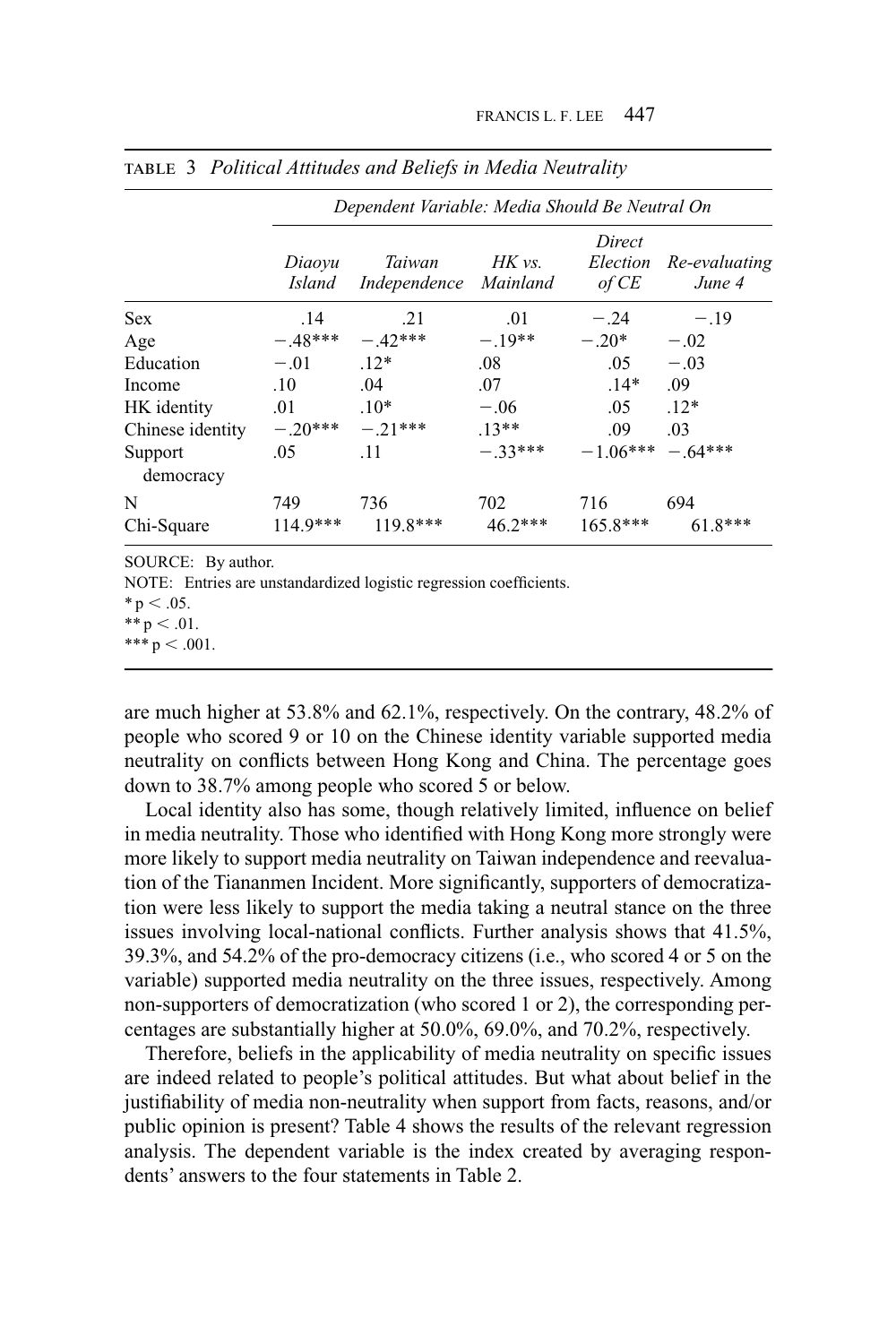|                         | September 2004 Sample | April 2006 Sample |
|-------------------------|-----------------------|-------------------|
| <b>Sex</b>              | $-.06$                | $-.10**$          |
| Age                     | .05                   | $11**$            |
| Education               | $-17***$              | $-.13**$          |
| Income                  | $-.01$                | .01               |
| Hong Kong identity      | $-.02$                | $-.02$            |
| Chinese identity        | .02                   | $-.01$            |
| Support democracy       | $.17***$              | $11**$            |
| Adjusted $\mathbb{R}^2$ | $5.9\%***$            | $5.2\%***$        |
| N                       | 763                   | 767               |

SOURCE: By author. NOTE: Entries are standardized regression coefficients.

In both surveys, the better educated people were more likely to insist on media neutrality. In the 2006 survey, older people and males were more likely to accept the media abandoning the neutral stance when supported by facts, reasons, and public opinion. More importantly, a significant positive relationship between support for democratization and the dependent variable exists in both surveys. The findings are consistent with those in Table 3. Taken together, the results show that supporters of democratization in Hong Kong are less insistent upon the media remaining neutral in public debates, especially when the debates touch upon issues of democratization and local-national conflicts.

# Media Neutrality, Self-Censorship, and Press Freedom

Finally, we turn to the relationship between beliefs in media neutrality and evaluations of self-censorship and press freedom. In the 2006 survey, following the questions on normative beliefs about media stances on the five issues, a set of questions asked respondents the extent to which they regarded the Hong Kong media as having practiced self-censorship on the issues. As the top half of Table 5 shows, perceptions of media self-censorship are rather widespread. Percentages of respondents who perceived the existence of at least some self-censorship ranged from 49.3% to 55.5%. Only 36% perceived no "self-censorship at all" on the Diaoyu Island dispute; the corresponding percentages are all below 30% on the other issues. Perceptions of self-censorship did not seem to be highly issue-specific. Although self-censorship was regarded

 $*{\rm p} < .05$ .

 $*$ \* $p < .01$ .  $*** p < .001$ .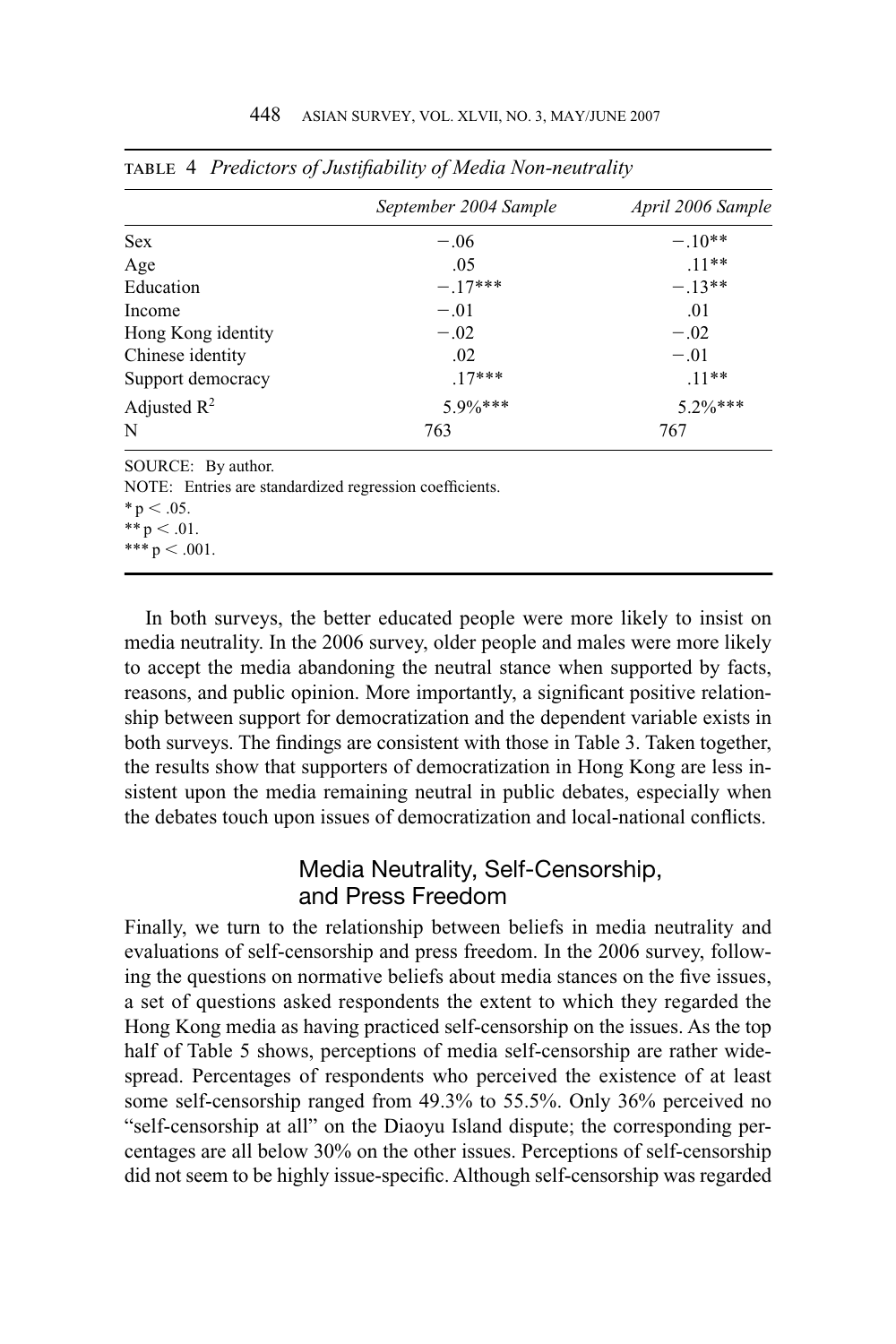|                                                     |              | Media Self-Censorship On               |                |                     |                                  |
|-----------------------------------------------------|--------------|----------------------------------------|----------------|---------------------|----------------------------------|
|                                                     | Diaovu       | Taiwan<br>Island Independence Mainland | $HK$ vs.       | Direct<br>$of$ $CE$ | Election Re-evaluating<br>June 4 |
| Yes, very serious                                   | $2.4\%$      | $3.9\%$                                | $5.6\%$        | $4.7\%$             | $6.7\%$                          |
| Yes, but not serious                                | 13.1%        | $16.3\%$                               | 19.2%          | 18.2%               | 17.7%                            |
| A little bit                                        | 23.8%        | 27.4%                                  | 30.7%          | 30.3%               | 27.2%                            |
| No                                                  | 36.0%        | 29.3%                                  | 22.8%          | 24.8%               | 27.8%                            |
| Mean                                                | $1.76_{abc}$ | 1.93 <sub>abc</sub>                    | $2.10_{\circ}$ | 2.14 <sub>h</sub>   | 2.14 <sub>c</sub>                |
| Mean scores among people who think<br>media should: |              |                                        |                |                     |                                  |
| Be neutral                                          | 1.75         | 1.98                                   | 2.02           | 2.00                | 1.98                             |
| Support majority                                    | 1.79         | 1.89                                   | 2.34           | 2.14                | 2.20                             |
| T-value                                             | 0.55         | 1.21                                   | $-3.06**$      | $-1.81$             | $-2.59**$                        |

table 5 *Beliefs in Media Neutrality and Perceptions of Self-Censorship*

SOURCE: By author.

NOTE: Percentages do not add up to 100% because of "don't knows" or "no answers." For overall means, cells sharing the same subscript differ from each other at  $p < .05$  in paired-samples t-tests.  $*$ \* $p < .05$ .

as somewhat more serious on issues involving conflicts between Hong Kong and China, the degree of perceived self-censorship did not differ greatly across issues. When the variables are treated as interval measures, $32$  the mean scores range from 1.76 to 2.14. Second, the perceived self-censorship variables are highly inter-correlated, with the correlation coefficients ranging from .31 (between the Diaoyu Island dispute and reevaluation of the Tiananmen Incident) to .59 (between Hong Kong-Mainland conflicts and direct election of the Chief Executive).

Were beliefs in media neutrality related to perceptions of self-censorship? The bottom half of Table 5 shows the results of the independent samples t-tests addressing this question. Belief in media neutrality is significantly related to perceived self-censorship on two issues: (1) conflicts between Hong Kong and the Mainland and (2) reevaluation of the Tiananmen Incident. People who believed that the media should take sides on these two issues were more likely to regard the media as having practiced self-censorship on the issues. In addition, people who believed that the media should take sides on the question of direct

<sup>32.</sup> The variables are measured with ordinal scales, but treating them as interval measures simplifies the analysis. The substantive conclusions remain unchanged no matter what level of measure is assumed.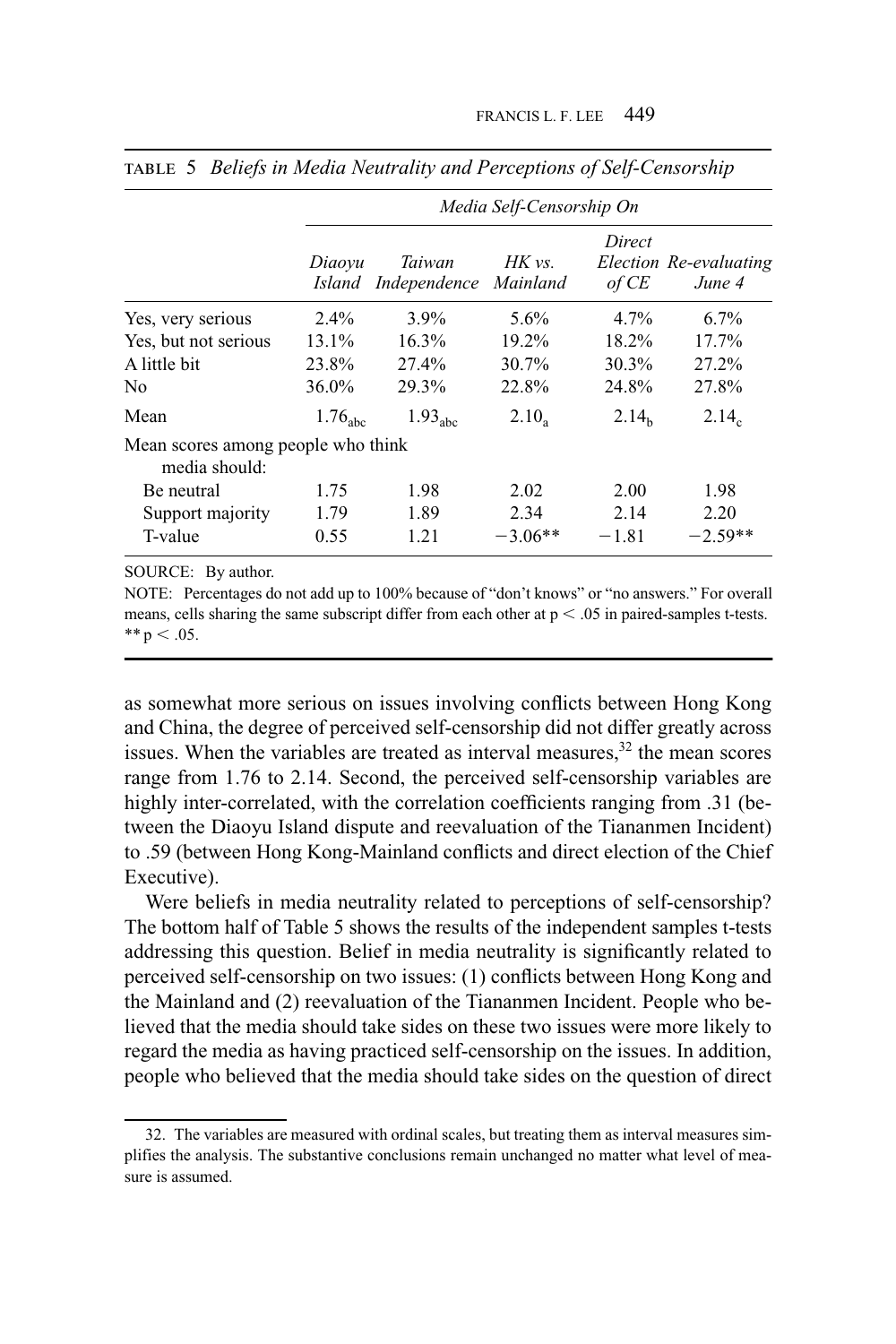|                          | Declining Press Freedom | Self-Censorship |
|--------------------------|-------------------------|-----------------|
| <b>Sex</b>               | .01                     | $-.05$          |
| Age                      | $-.04$                  | .04             |
| Education                | $-.10*$                 | $-.09*$         |
| Income                   | $-.02$                  | .01             |
| Hong Kong identity       | $-.01$                  | .03             |
| Chinese identity         | $-.13**$                | $-.06$          |
| Support democracy        | $.23***$                | $.13**$         |
| Non-neutrality justified | $.07*$                  | $.08*$          |
| Adjusted $R^2$           | $8.4\%***$              | $3.2%***$       |
| N                        | 766                     | 692             |

|  | TABLE 6 Justifiability of Media Non-Neutrality and Perceptions of |
|--|-------------------------------------------------------------------|
|  | Press Freedom                                                     |

SOURCE: By author.

NOTE: Entries are standardized regression coefficients.

election of the Chief Executive were also more likely to perceive the existence of self-censorship on the issue, though the difference is only marginally significant ( $p < .10$ ). Taken together, these results strongly suggest that media neutrality on certain issues is taken by some Hong Kong citizens as a sign of self-censorship. This does not mean that being neutral is always undesirable. On the Diaoyu Island dispute and Taiwan independence, media neutrality is not related to perceived self-censorship. The problem arises when the media fail to stand by the local society in conflicts between Hong Kong and the Mainland.

Similar findings are also derived when the justifiability of media nonneutrality variable is used. Table 6 summarizes the regression analysis on how justifiability of media non-neutrality relates to (1) an index of perceived selfcensorship created by averaging perceived self-censorship on the three issues involving conflicts between Hong Kong and China,<sup>33</sup> and (2) respondents' agreement with the five-point Likert scaled statement that "there is less and less press freedom in Hong Kong." Other independent variables are four demographics and the three attitudinal variables in Tables 3 and 4. The findings show that supporters of democratization and less-educated people were more

 $*{\rm p} < .05$ .

 $*$ \* $p < .01$ .

 $*** p < .001$ .

<sup>33.</sup> Perceived self-censorship on the Diaoyu Island dispute and Taiwan independence were not included because beliefs in neutrality and perceptions of self-censorship relate only to the other three issues. The Cronbach's *alpha* of the index is .78.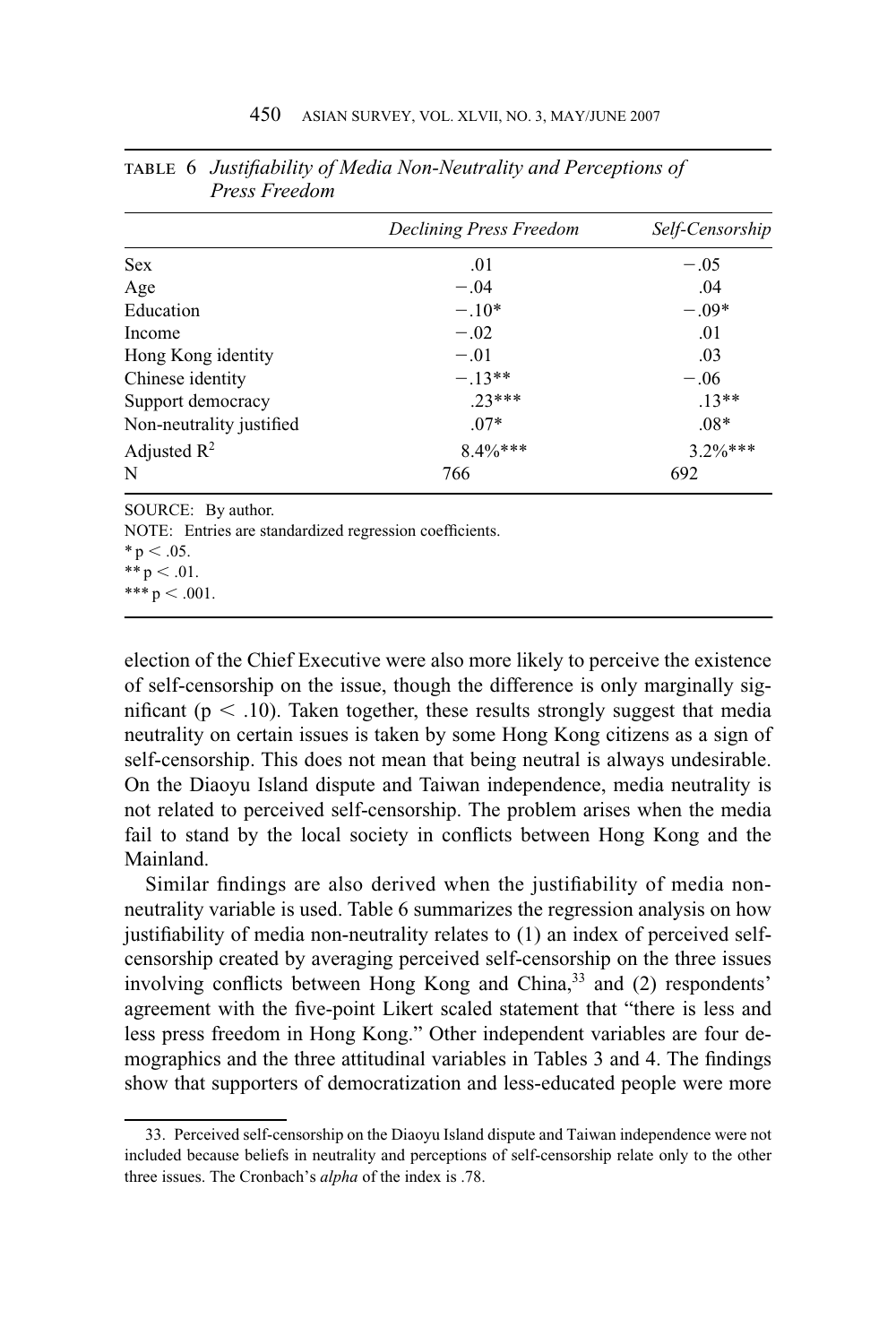likely to have perceived the existence of self-censorship and a decline in press freedom. People who identified with China more strongly were less likely to perceive declining press freedom in Hong Kong. Most important, belief in the justifiability of media non-neutrality is significantly, though weakly, related to both dependent variables. The more people believed that the media can abandon a neutral stance when supported by facts, reasons, and/or public opinion, the more they regarded the Hong Kong media as having practiced self-censorship on the three issues involving conflicts between Hong Kong and China—and the more they perceived a decline of press freedom. This is consistent with the argument that for Hong Kong citizens, the media's sticking to a neutral stance even when not required to can be a sign of political submissiveness.

#### **Discussions**

To recapitulate, this article begins with a discussion of press freedom in posthandover Hong Kong, following the perspective of strategic interaction. The discussion points to how media professionalism, and especially the norm of journalistic objectivity, relates to press freedom in the city. The practices and discourses of objective journalism provide the media with a weapon for selfdefense against political pressure. However, not all practices of objectivity on all issues are desirable. In some cases objectivity and its related postures of neutrality and detachment can inadvertently lead to the avoidance of responsibility, especially the responsibility to serve as critic and watchdog.

Our empirical analysis focuses specifically on media neutrality, one of the most important aspects of journalistic objectivity. The study demonstrates that the problematic status of objective journalism is observed not only by academics and commentators. Ordinary citizens also recognize the relationship between media neutrality and the questions of self-censorship and press freedom. This is because judgments about the desirability of media neutrality are fundamentally *political* judgments. People understand differently the boundaries of the sphere of legitimate controversy. Hence, they treat the neutrality principle as applicable in some situations but not in others. When people believe that the media should take sides, they may interpret media neutrality as an act of self-censorship.

Critical journalism scholars have long argued that although the *idea* of objectivity is central to professional journalists' self-conception as independent actors performing a public service, the *practices* of objectivity can result in a tendency for the media to privilege established institutions.<sup>34</sup> The case of Hong Kong discussed above partially echoes this view. The practice of taking a neutral stance by itself is not necessarily problematic. But on specific issues the

<sup>34.</sup> Tuchman, *Making News*; Fishman, *Manufacturing the News.*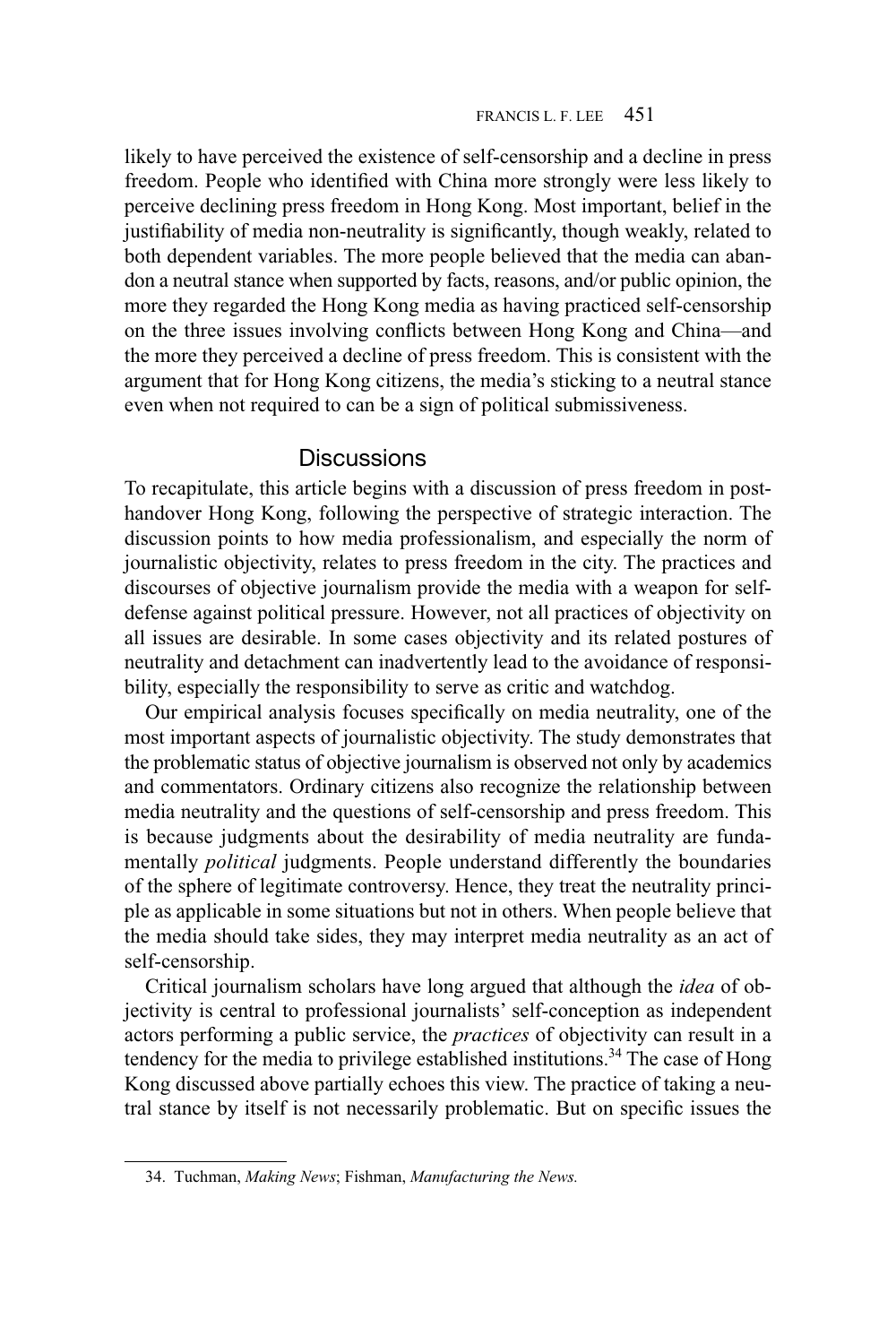#### 452 ASIAN SURVEY, VOL. XLVII, NO. 3, MAY/JUNE 2007

posture of neutrality may restrict the ability of media to adequately and properly play their role as watchdogs over power holders. It is notable that insofar as public attitude is concerned, the neutral stance is most problematic on issues involving conflicts between Hong Kong and China. Neutrality on such issues often implies a lack of commitment to protecting local interests and to criticizing the Chinese government even when criticisms are justified. In other words, while "established institutions" may refer to various holders of major political and economic power, in the Hong Kong case the Chinese government is the "established institution" that stands to gain most from the local media's practices of neutrality.

More broadly speaking, while most critical studies and discussions on journalistic professionalism have focused on journalists' practices and opinions only, public attitudes toward journalistic objectivity have seldom been systematically analyzed. This study, therefore, adds to the existing literature in journalism studies on the politics of objectivity by demonstrating that the general public is potentially capable of perceiving and understanding the problematic aspects of objectivity.

Of course, this does not mean that all of the findings in this study are necessarily applicable to other countries. There is no strong reason to assume that citizens in the U.S., for instance, would also relate their beliefs in media neutrality and perceptions of press freedom in exactly the same manner. Nevertheless, U.S. citizens are likely to draw the boundaries of legitimate controversies in their own ways based on their political attitudes, basic beliefs about media and politics, and national identity. It is plausible that they would expect media neutrality on domestic politics. But when it comes to foreign issues, especially those heavily tied to national interests, they may expect the media to defend what they see as those national interests.35 These expectations in turn will affect citizens' evaluations of media performance; such audience expectations may also be a factor that helps to explain the actual performance of U.S. media.

Awareness of the problematic nature of objective journalism can be particularly acute in Hong Kong. This is because for more than a decade residents have had high levels of concern about press freedom and widespread suspicions toward the Chinese government. Moreover, in many democratizing countries the politics of journalistic objectivity is manifested in various ways during political transitions, depending on whether the norm of objectivity itself is rooted in a society's journalism culture, and how—and how much political pressure is applied to the media.<sup>36</sup> A rigorous comparative analysis is

<sup>35.</sup> Hallin, *The "Uncensored War."*

<sup>36.</sup> See Richard Gunther and Anthony Mughan, eds., *Democracy and the Media: A Comparative Perspective* (New York: Cambridge University Press, 2000); Peter Gross, *Entangled Evolutions: Media and Democratization in Eastern Europe* (Baltimore, Md.: Johns Hopkins University Press, 2002).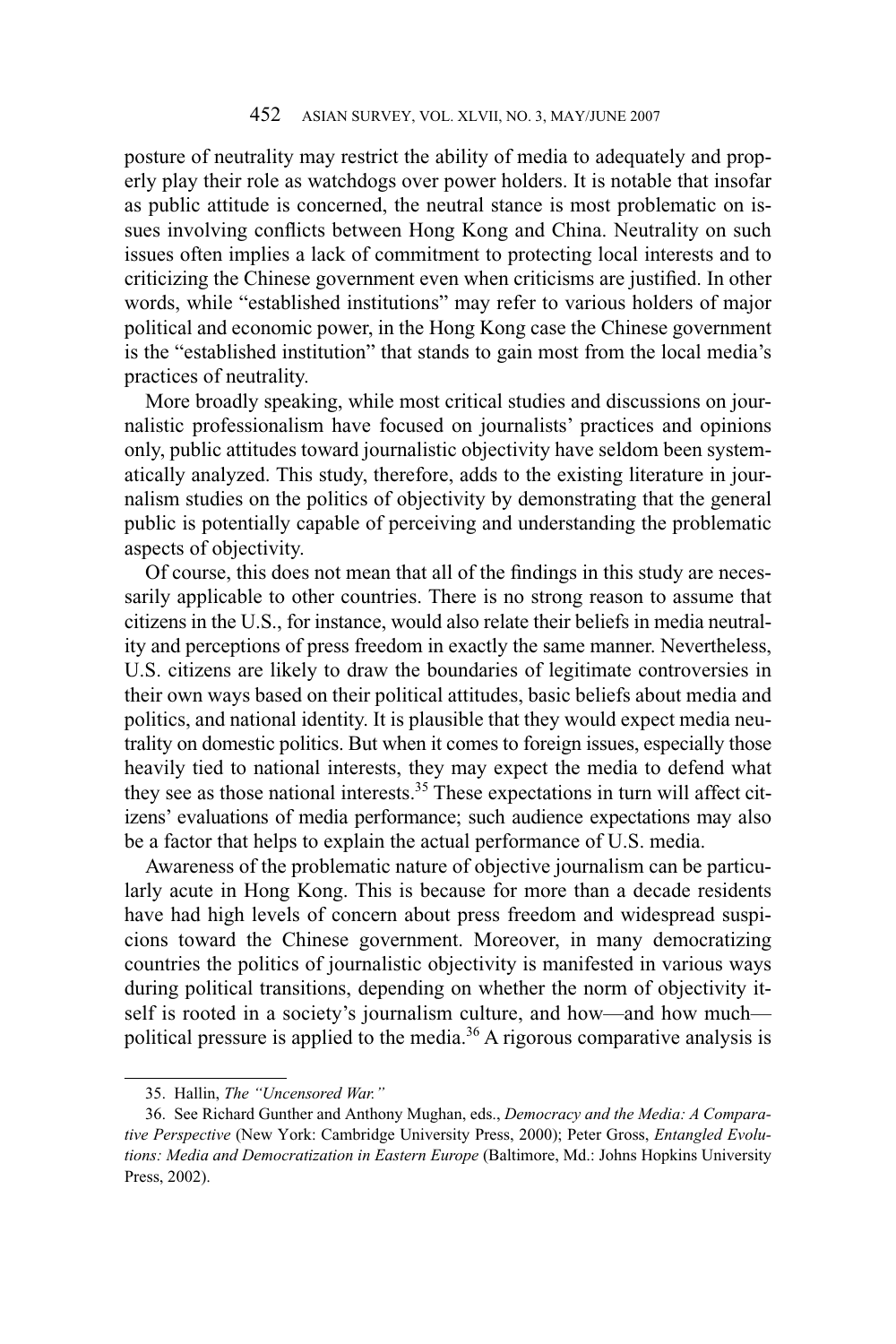out of the scope of the present article. But future studies can certainly compare systematically the politics of journalistic objectivity in different countries in order to identify what kinds of roles journalistic objectivity can play and what kinds of problems its practice could lead to under different social and political conditions.

Back to the case of Hong Kong, the findings and arguments of the present study do have a number of important implications for the media and the future of press freedom in the city. First, they illustrate the possible "dark side" of objective journalism. As Chin-chuan Lee states, "The [Hong Kong] media's effort to establish 'strategic rituals' [of objectivity] seems quite paradoxical: These rituals sometimes hide the acts of self-censorship but at other times morally justify media resistance to (or subversion of) perceived censorship."<sup>37</sup> In other words, objective journalism by itself cannot fully reconcile the tension between political pressure and market credibility. Rather, it only leads to a different set of questions: How should journalists practice objectivity? What is the boundary of objectivity's applicability? Who has the power to set this boundary? For the media, the ideal situation would be one in which professional journalists determine the boundary by exercising their independent judgment. But in reality this situation can hardly be achieved even in liberal democracies such as the U.S. $38$  Therefore, a key issue for observers and scholars in Hong Kong is the extent to which and the methods with which the power holders effectively determine the shape of the sphere of legitimate controversy for the media.

Yet, the media also have to pay attention to the beliefs of the public, who also draw the boundary of the sphere of legitimate controversy in their own ways. Objectivity does not necessarily promote credibility; it can lead to declining credibility when applied in the wrong way or the wrong place. Objectivity can be used as a "defensive" posture by the media, but such a "defense" is not always accepted by the public. As pointed out earlier, one reason why the Hong Kong media did not completely succumb to political pressure was their concern with market competition and credibility. When one news outlet decides to take sides on an issue, other outlets must decide if they should remain neutral. Crucial to the making of this decision is the estimation of how one's own audiences will respond.

Although the Hong Kong media must respond to how power holders delimit the applicability of objective journalism, they also need to respond to how their audiences define the sphere of legitimate controversy. Therefore, although the practices and discourses of professionalism are undeniably important, Hong Kong media should be more reflective about the ways professional norms are

<sup>37.</sup> Lee, "Paradox of Political Economy," p. 318.

<sup>38.</sup> Hallin, *The "Uncensored War."*